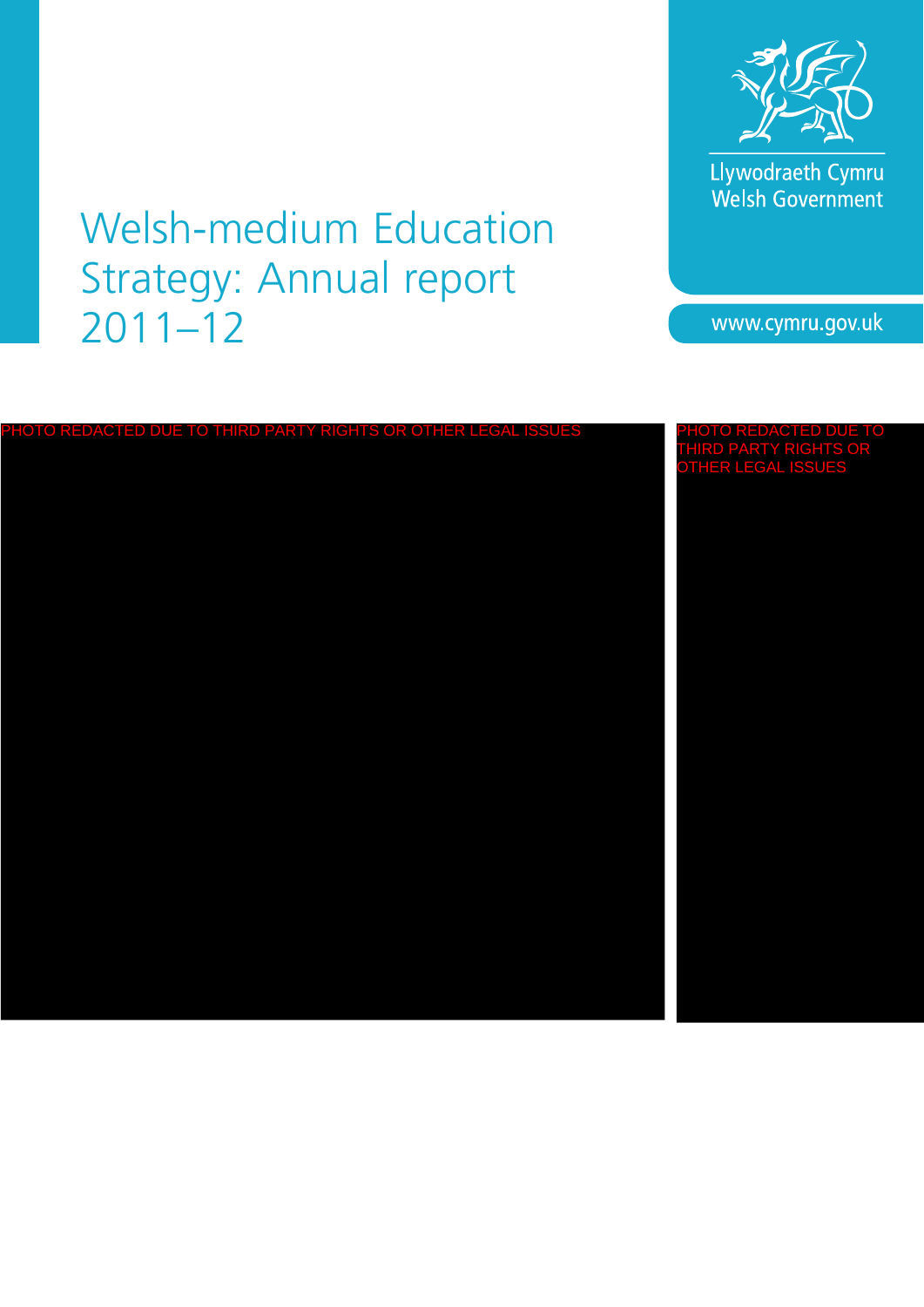# Welsh-medium Education Strategy

- **Audience** All bodies concerned with education and training in Wales, headteachers and governing bodies of maintained schools, local authorities, Welsh Language Commissioner, Higher Education Funding Council for Wales, higher education institutions, further education institutions, CollegesWales, work-based learning providers, employer organisations and forums, Estyn, trade unions, Welsh for Adults Centres, Funky Dragon, Sector Skills Councils/standard-setting bodies, Careers Wales, National Institute of Adult Continuing Education (NIACE), Welsh Local Government Association, Cymdeithas Ysgolion dros Addysg Gymraeg (CYDAG), Rhieni dros Addysg Gymraeg (RhAG), Children and Young People's Partnerships, Mentrau Iaith Cymru, voluntary and community organisations.
- **Overview** The *Welsh-medium Education Strategy* was published in April 2010. The strategy contains fixed five-year and indicative ten-year targets based on outcomes which will be used to monitor progress in implementing the strategy. There is a commitment in the Welsh-medium Education Strategy to monitor progress made against the targets contained in the strategy and to publish an annual report.
- **Further** Enquiries about this document should be directed to: **information** Rhiannon Jenkins Welsh in Education Unit Welsh Government
	- Tŷ'r Afon Bedwas Road Bedwas **Caerphilly** CF83 8WT Tel: 01443 663695

Fax: 01443 663653 e-mail: welsh.education@wales.gsi.gov.uk

- **Additional** This document is only available on the Welsh Government's website **copies** at www.wales.gov.uk/educationandskills
- **Related** *Welsh-medium Education Strategy Consultation (067/2009);* **documents** *Welsh-medium Education Strategy* (2010); *Welsh-medium Education Strategy: Annual report 2010–11* (2011); *A living language: a language for living – Welsh Language Strategy 2012–17* (2012); *A living language: a language for living – Welsh Language Strategy 2012–17 – Action Plan 2012–13* (2012); *Iaith Pawb: A National Action Plan for a Bilingual Wales* (2003); *The Learning Country: Vision Into Action* (2008); *Skills That Work for Wales: A Skills and Employment Strategy and Action Plan (2008)*

These related documents were all published by the Welsh Government.

This document is also available in Welsh.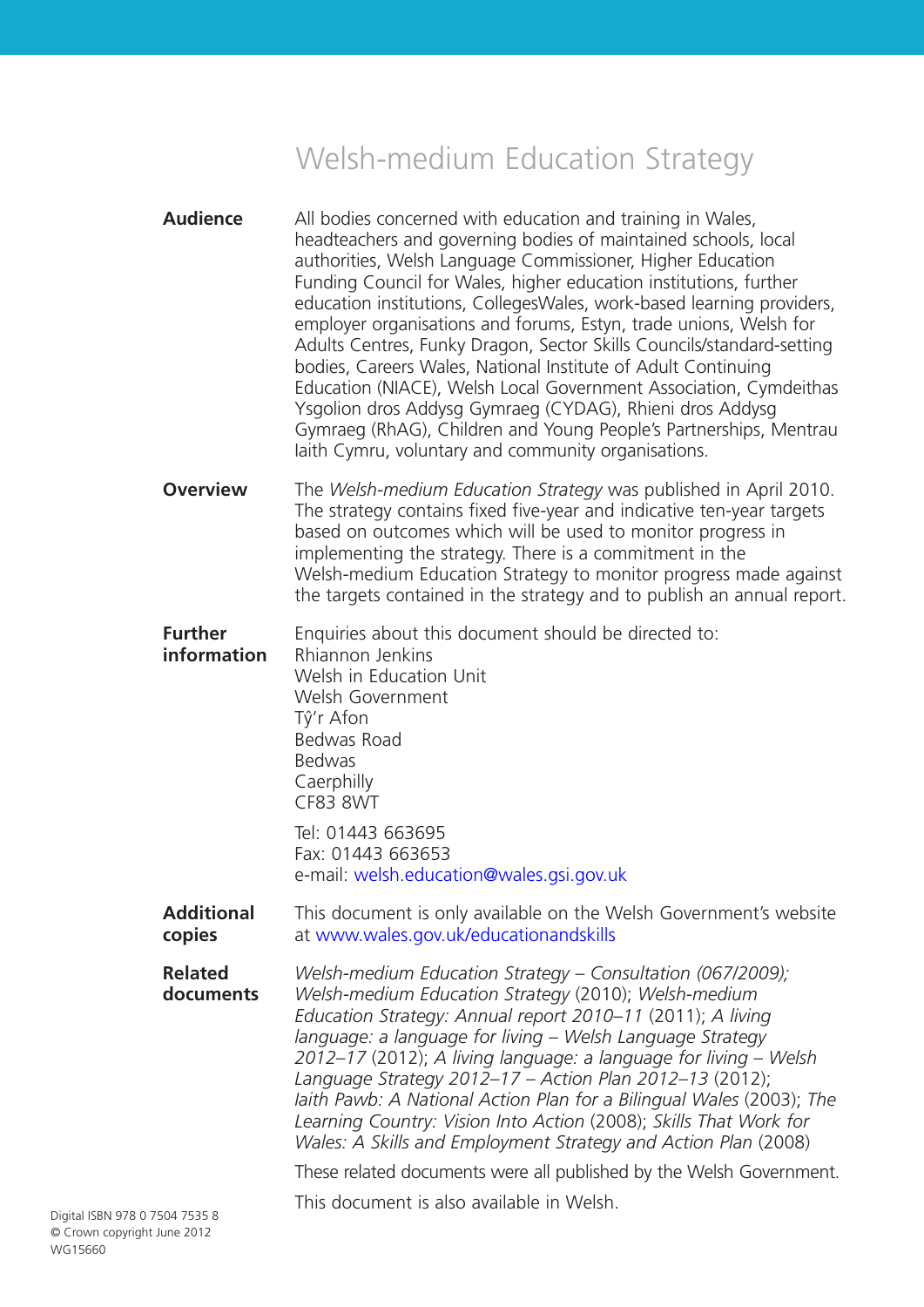# Contents

| <b>Ministerial foreword</b>                                          | 2  |
|----------------------------------------------------------------------|----|
| <b>Summary</b>                                                       | 4  |
| <b>Strategic aims</b>                                                | 6  |
| Strategic aim 1                                                      | 6  |
| Strategic aim 2                                                      | 10 |
| Strategic aim 3                                                      | 15 |
| Strategic aim 4                                                      | 19 |
| Strategic aim 5                                                      | 23 |
| Strategic aim 6                                                      | 25 |
| <b>Welsh-medium Education Strategy targets,</b><br>March 2012 report | 27 |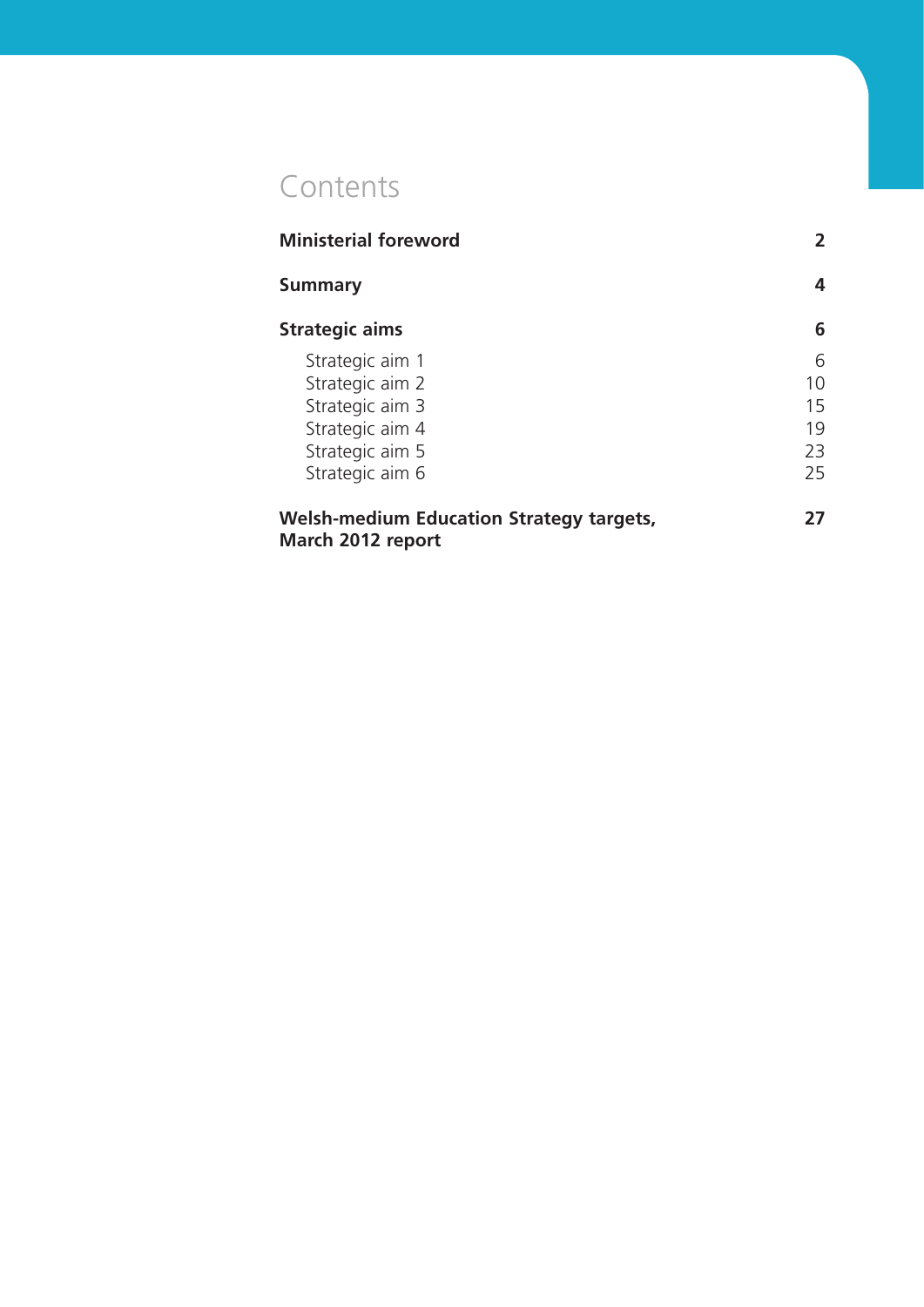# Ministerial foreword

When I published the Welsh Language Strategy *A living language: a language for living* on 1 March this year, I stated that it should be read alongside the *Welsh-medium Education Strategy* which was published in 2010. The second year of implementing the Welsh-medium Education Strategy has now concluded, and I am able to present evidence of considerable progress made by the Department for Education and Skills and its external partners against the aims and objectives outlined in the strategy.

In December 2011, local authorities, for the first time, reported to the Welsh Government on how they are progressing against targets outlined in the strategy through the new, non-statutory Welsh in Education Strategic Plans. In 2011, the Programme for Government made a commitment to place Welsh in Education Strategic Plans on a statutory basis, in order to ensure that Welsh-medium education is planned and provided, in the future, in accordance with parents' and carers' wishes. This action is proposed in the first Education Bill put before the National Assembly for Wales in 2012. We will want to know how local authorities are increasing the number of learners experiencing Welsh-medium education, how they are working to increase post-14 Welsh-medium provision, how they are improving rates of progression, how they are training the workforce and how they are improving the support for learners with additional learning needs. We will be looking closely at performance data and we will challenge local authorities where there is a need for improvement.

The abolition of the Welsh Language Board and the creation of the Welsh Language Commissioner under the Welsh Language (Wales) Measure 2011 has entailed reorganisation of grant funding formerly provided by the Welsh Language Board. This has enabled the consolidation of various different education grants into a single grant – the Welsh in Education Grant. This is in line with my aim to have fewer initiatives and keeping it simple. There will be one single grant to support Welsh in education, and local authorities will be expected to show how this grant will tie-in with the Welsh in Education Strategic Plans and lead to better outcomes.

Considerable progress has been made in the number of vocational courses on offer through the medium of Welsh or bilingually for learners in the 14–19 phase, and I am pleased that the further education sector is pursuing its Bilingualism Strategy with vigour. In addition, the Coleg Cymraeg Cenedlaethol has been formally established to ensure that learners can continue to learn through the medium of Welsh in higher education.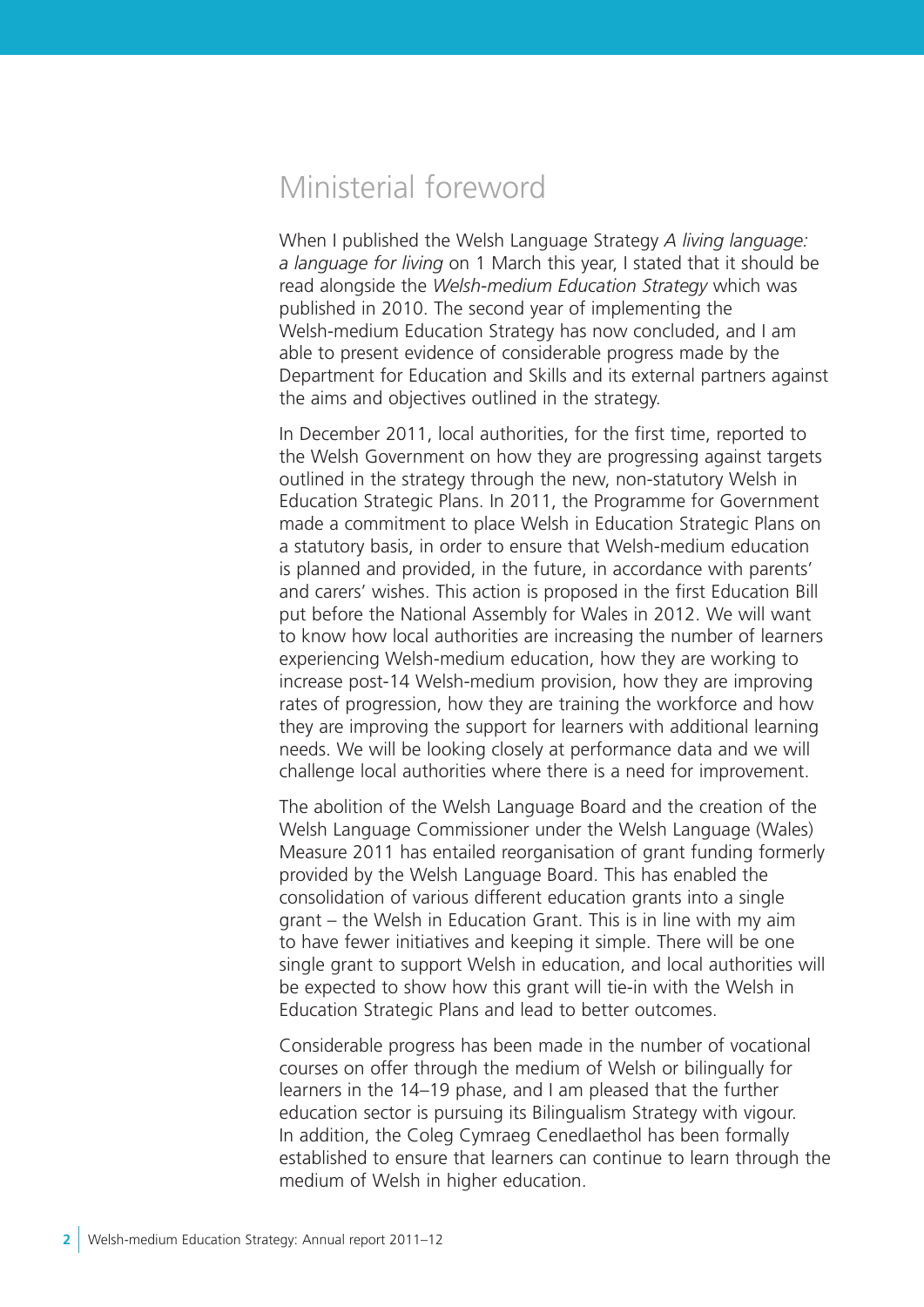The Welsh-medium Education Strategy is aimed at long-term and sustainable development. We have now completed the second year of implementation, but the data is for the academic year 2010/11, and so it is too early to assess the impact of the strategy targets at this point in time. We shall be evaluating the evidence in more detail over the next three years.

Many challenges remain to be fully tackled. Raising standards in literacy and numeracy must be a priority for everyone, and no one should underestimate the challenge of developing literacy in both English and Welsh. We also need to remember that less than a fifth of our secondary school population is currently taking advantage of Welsh-medium provision, and I shall be considering how best to address the need for improvements in Welsh second language across Wales. We also need to assess how far actions taken so far are raising the Welsh-language skills and improving linguistic methodologies and practices among our teachers and practitioners, and what else we all need to do to raise standards everywhere.

The work in support of the Welsh-medium Education Strategy will now also interlink with the work of the new Welsh Language Strategy in order to increase opportunities for people to use the language in their everyday lives, in their communities and in their workplaces.

Suptor Andrews

**Leighton Andrews AM Minister for Education and Skills**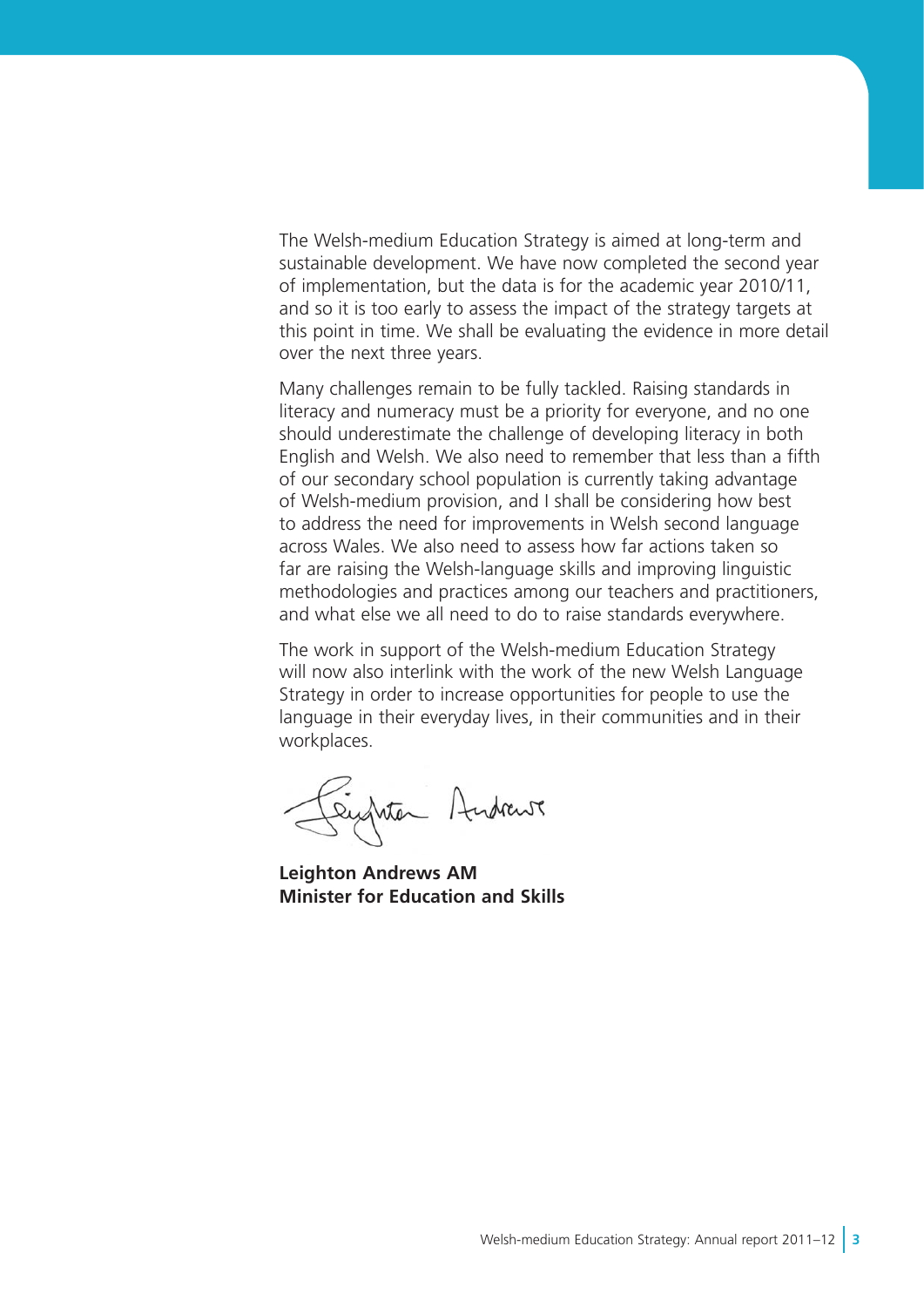# Summary

This second annual report on the Welsh-medium Education Strategy shows how the Welsh Government is introducing a new planning framework for Welsh-medium education delivered by local authorities. The new Welsh in Education Strategic Plans (WESPs) have been analysed and are operational from 1 April 2012. The tie-in with other policies such as capital funding for schools and school organisation is ensured. Feedback is being provided to local authorities and discussions will continue during the year.

The Programme for Government stated that WESPs are intended to be made statutory. Preparations for inclusion of the WESPs in the Schools Standards and Organisation Bill are complete, and the Bill has now been introduced and is being discussed in the National Assembly for Wales. The responses to the Welsh in Education Strategic Plans section of the White Paper were on the whole very positive.

The Welsh Government has also been preparing the way for transfer into the Department for Education and Skills (DfES) of some of the grants previously provided by the Welsh Language Board. This enables us to combine the grant for local authorities for the work of athrawon bro with the existing Welsh in Education Grant for 2012–13, to provide a unified grant in support of the Welsh-medium Education Strategy. This grant will be monitored throughout 2012–13 in the context of the WESPs, to ensure that the funding follows more closely the development intentions of each local authority, as well as moving towards a more systematic framework for practitioner training in Welsh-language and Welsh-medium methodology skills. The Sabbaticals Scheme has been expanded to provide a wider range of courses in a greater number of locations across Wales to enable improved practitioner Welsh-language skills in all sectors.

Preparations have also been made for the Welsh Government to work far more closely with Mudiad Meithrin and National Day Nurseries' Association, following the abolition of the Welsh Language Board.

In the Post-14 sector, the Bilingual Champion project was rolled out to an additional four further education (FE) colleges in 2011–12, making a total of eight colleges being supported by the project. Preparations have now been made to roll out the scheme to all remaining FE colleges by April 2013. Effective cooperation has been established through the FE colleges Bilingualism Strategy with ColegauCymru to move the Welsh-medium and bilingual agenda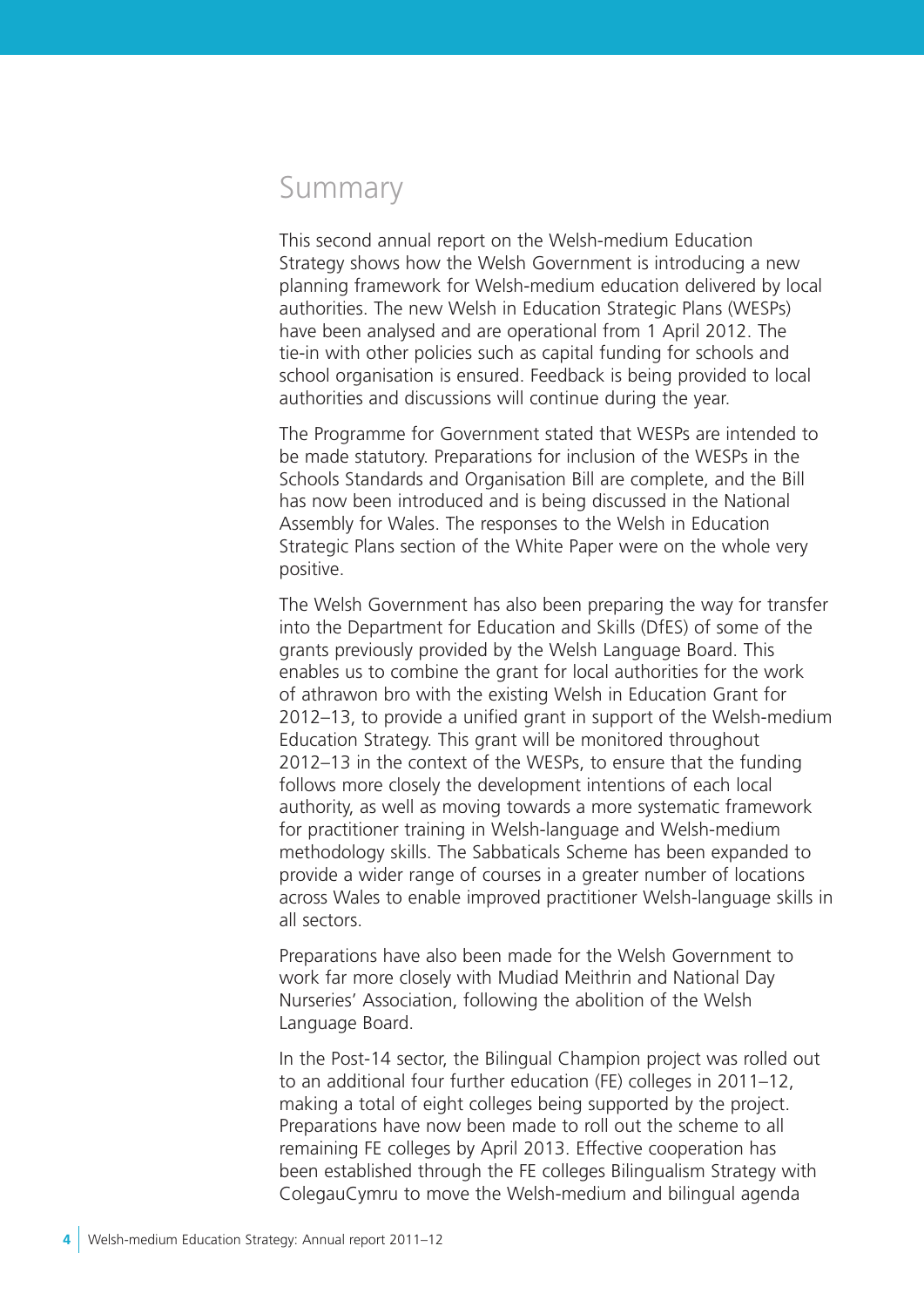forward in FE. An appointment has also now been made for a Bilingual Champion in the work-based learning sector, funded by the Welsh Government.

The commencement of the Coleg Cymraeg Cenedlaethol in September 2011 will provide exciting Welsh-medium developments in higher education (HE). The provision of 26 staff posts being either fully or partially funded by the Coleg Cymraeg Cenedlaethol from 2011/12, with potentially another 33 coming on stream in 2012/13, will enable advances in a wide range of disciplines, which in turn will provide improved opportunities for Welsh-medium progression from pre-19 learning.

Some small increases can be demonstrated against the five outcome targets set in the Welsh-medium Education Strategy, though the latest data from 2010/11 can still only show early indications of progress.

The evaluation framework for the strategy was commissioned and completed, preparatory to contracting the full evaluation.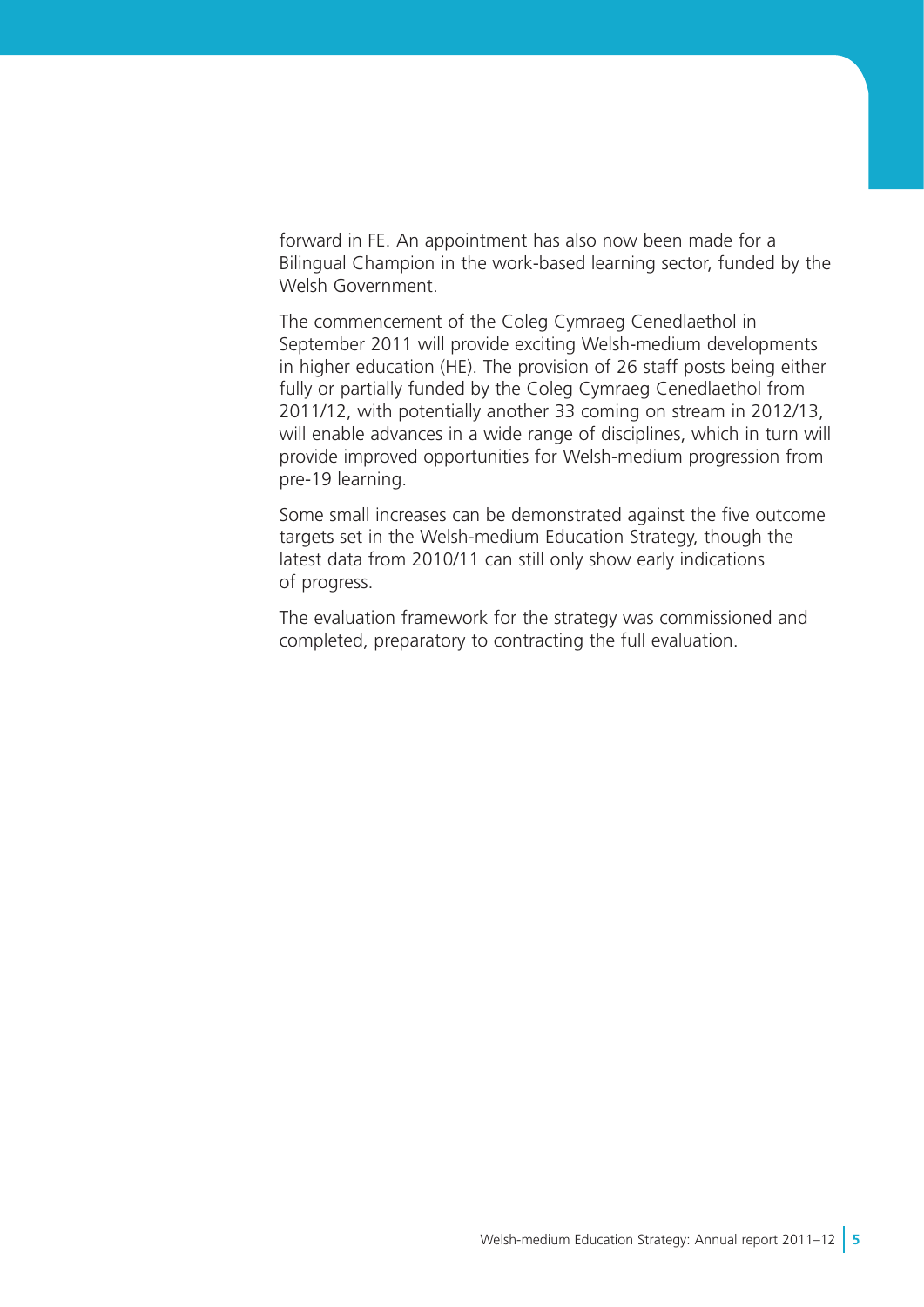# Strategic aims

# **Strategic aim 1:**

**To improve the planning of Welsh-medium provision in the pre-statutory and statutory phases of education, on the basis of proactive response to informed parental demand.** 

# **Local authority planning**

One of the key elements of the Welsh-medium Education Strategy is the introduction of a new planning framework for Welsh-medium education led by Welsh Government and delivered by local authorities. This new system will replace the former Welsh Education Schemes which were submitted to, and monitored by, the Welsh Language Board under the Welsh Language Act 1993, up until 31 March 2012. From December 2011, each local authority is expected to present an annual Welsh in Education Strategic Plan (WESP) to the Department for Education and Skills (DfES).

All 22 local authorities submitted WESPs according to the timetable and these are being analysed in the context of the Welsh-medium Education Strategy, the Welsh in Education Grant and other relevant policies and processes, such as capital funding, school organisation and literacy. Feedback was provided on the WESPs to local authorities by the end of March and the plans are operative from 1 April 2012. Discussions with local authorities and consortia will be ongoing throughout 2012–13 to consider effective follow-up and target-setting for these plans.

Preparations for inclusion of the WESPs in the Schools Standards and Organisation Bill have been completed, ready for introduction in the National Assembly for Wales. Consultation on the White Paper was carried out between 10 October 2011 and 5 January 2012, and a report on the responses was published in March. The responses to the section of the White Paper on WESPs were on the whole very positive – 27 in favour, two were in agreement with some and seven disagreed with most of the proposal.

# **School organisation**

Analysis of oversubscribed Welsh-medium schools has been carried out as part of an exercise to assess capacity and uptake of schools, and these findings are being cross-referenced with the 21st Century Schools Programme for capital funding and with the WESPs from local authorities.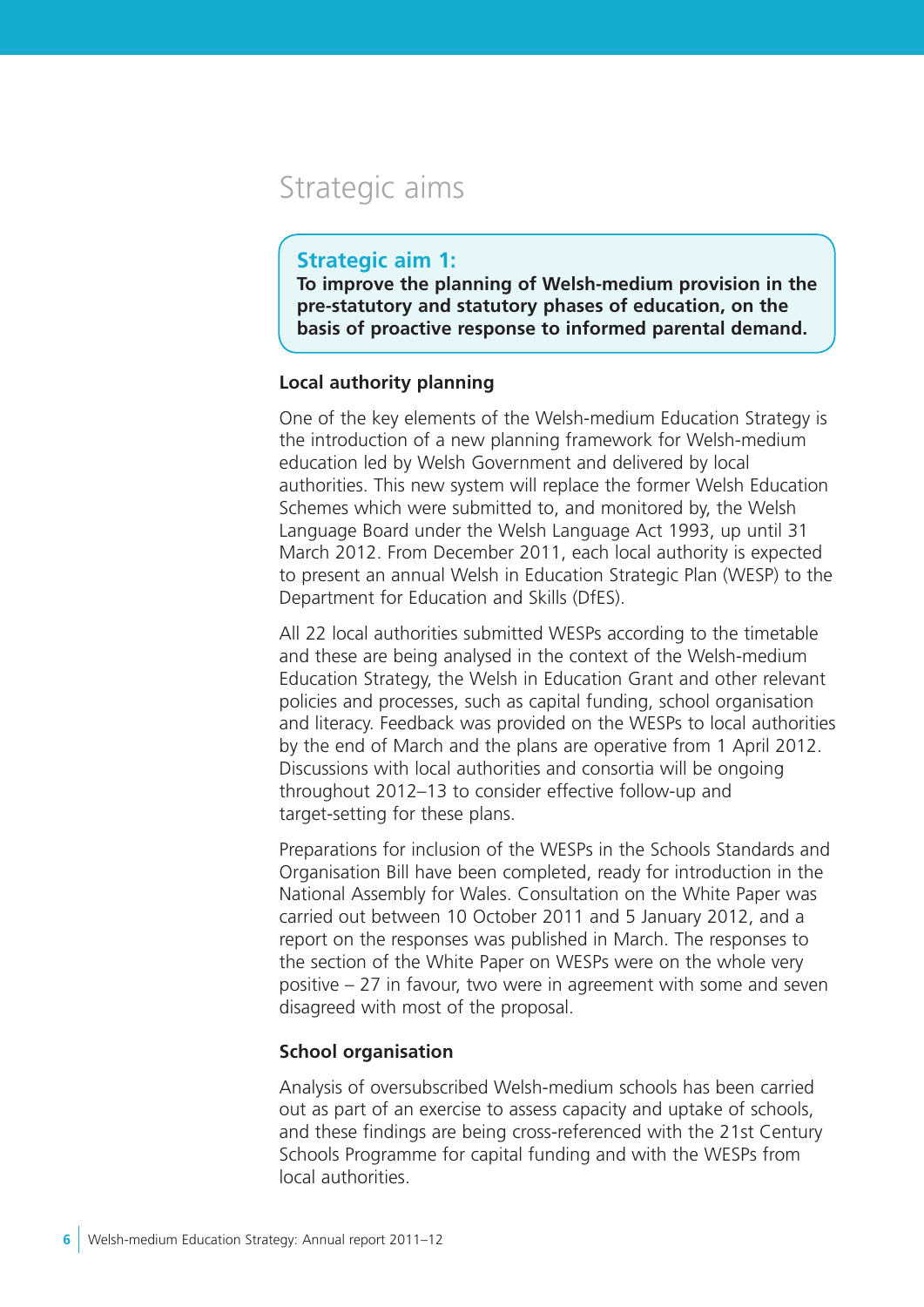Currently, there are 1,435 primary schools in Wales. Of these, 33 per cent are Welsh-medium or bilingual (419 Welsh-medium primary schools, where Welsh is the sole or main medium of instruction, and 48 dual stream schools, where Welsh-medium provision is provided for some learners). Four new Welsh-medium primary schools were established in three local authorities in September 2011.

There is a high number of small schools in the more rural areas of Wales, which means that the proportion of Welsh-medium or bilingual schools (33 per cent) on the whole is greater than the proportion of learners in such provision. The numbers of 7-year-old learners being taught through the medium of Welsh or bilingually in 2010/11 formed 21.9 per cent of the total.

Out of the 222 secondary schools at January 2011, there were 32 Welsh-medium schools in the secondary sector in Wales and 24 bilingual schools, where Welsh-medium provision is used for part of the curriculum or for one or more streams in the school. In 2010/11, 16.6 per cent of 14-year-old learners studied Welsh as a first language.

# **Capital funding for schools**

All Strategic Outline Programmes in the first wave of investment through the 21st Century Schools Programme have been approved. Consideration of Welsh-medium provision formed a component part of this assessment process. The next stage of approvals for the programme will require compliance with key Welsh education policies including the Welsh-medium Education Strategy.

DfES will consider pausing programmes either where there is inadequate policy compliance in a local authority or where, at project level, the proposed solution is regarded insufficient to meet the demand for Welsh-medium provision for a particular catchment/area. It should be noted that some projects will require procedures under the School Standards and Framework Act 1998 and outcomes of this process cannot be prejudged.

# **Transformation**

Transformation proposals have been submitted to the Welsh Government from local authorities and FE colleges, including mergers. All Transformation proposals submitted have been evaluated by DfES policy leads to ensure they demonstrate maintenance and enhancement of Welsh-medium provision. This is also in alignment with the 21st Century Schools proposals.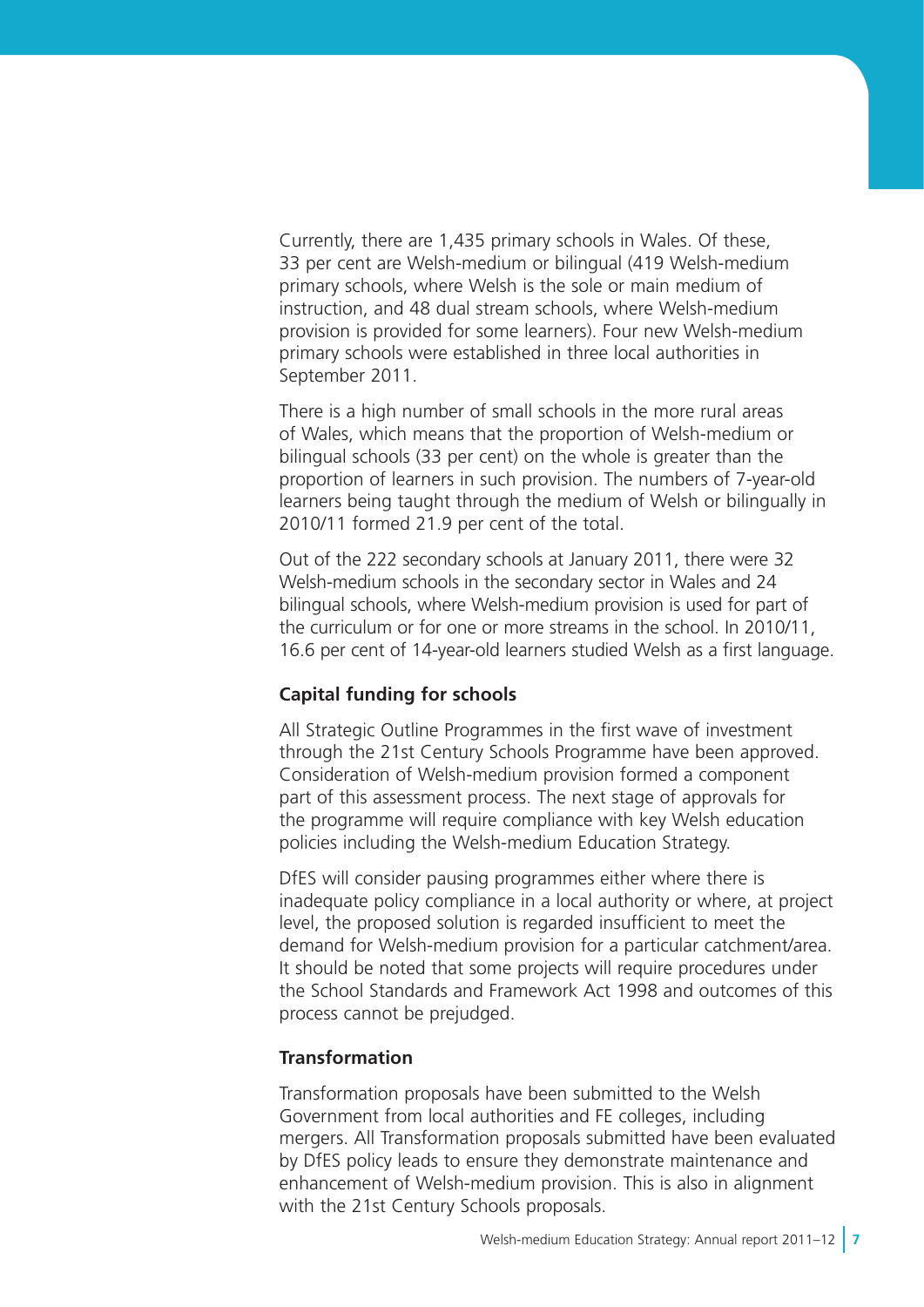#### **Early years**

#### Childcare

The 2011 Childcare Sufficiency Assessments were analysed jointly between the Department for Health, Social Services and Children and DfES, and feedback was given to local authorities, including feedback on provision through the medium of Welsh. Gaps in provision were highlighted and local authority Childcare Action Plans were requested to address these issues. A Sufficiency Assessment Refresh was due from authorities by the end of March 2012 which should evidence improvement. Where there is no improvement this will need to be addressed at both a local and national level.

#### Foundation Phase

The Foundation Phase curriculum completed its statutory roll-out from September 2011 and is now available to all 3 to 7-year-olds. The first round of end-of-phase assessment results which includes language, literacy and communication through the medium of Welsh will be available during the summer of 2012.

The Foundation Phase evaluation programme is under way and will include consideration of the Welsh-language elements, and specifically Welsh-language acquisition in Welsh-medium and bilingual settings.

Since September 2011, Estyn have been assessing Welsh Language Development in the Foundation Phase. Their report, identifying how effectively funded non-maintained settings and maintained schools are delivering the Welsh Language Development Area of Learning (in English-medium settings), will be published in 2012. A separate report by Estyn on Welsh-language acquisition in Welsh-medium settings in the Foundation Phase will be undertaken during 2013.

#### Mudiad Meithrin

In 2011–12, Mudiad Meithrin received its grant covering core costs from the Welsh Language Board. Preparations have been made to transfer this responsibility to DfES following the abolition of the Welsh Language Board. Discussions have taken place with Mudiad Meithrin on how progression from cylchoedd meithrin to Welsh-medium statutory provision can be planned more effectively in conjunction with local authorities from 2012, using data from WESPs.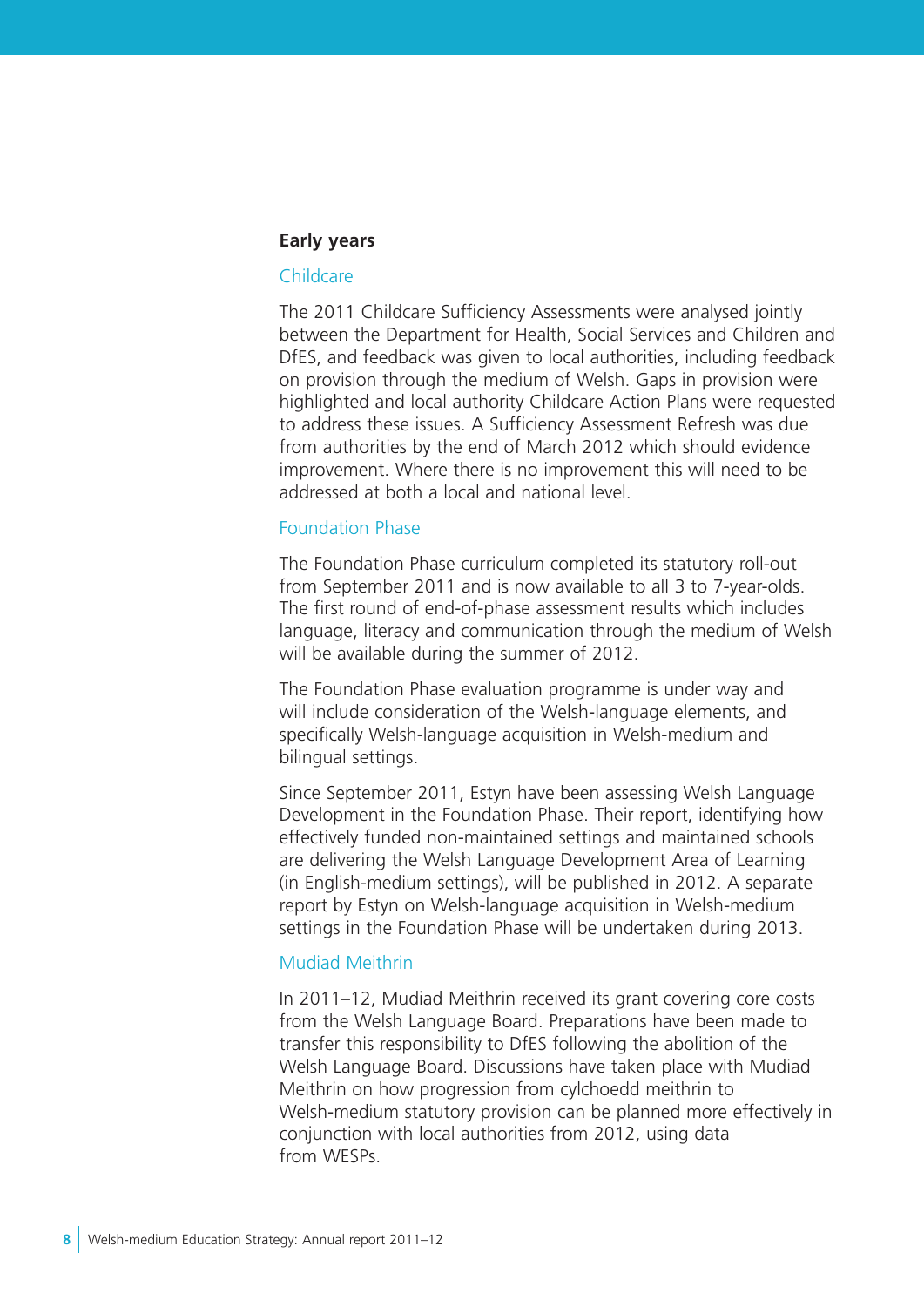Mudiad Meithrin is responsible for approximately 550 cylchoedd meithrin across Wales offering daily sessional care and education for children 2 to 5-years-old. Over 12,000 children are given the opportunity to learn through play through the medium of Welsh in the cylchoedd meithrin. Mudiad Meithrin also supports over 450 cylchoedd Ti a Fi across Wales. These groups offer an opportunity to children, from birth through to compulsory school age, and their parents/carers to meet once a week to socialise, share experiences and to play together in an informal Welsh atmosphere.

#### National Day Nurseries Association (NDNA) Cymru

Since 2006–07, NDNA Cymru has received an annual grant of £8,000 from the Welsh Language Board to part-fund the position of Welsh Language Support Worker in day nurseries. As a result of the assistance offered through the work of a Welsh Language Support Worker in a sample of 12 nurseries in Denbighshire, Flintshire and Wrexham, staff reported an increase in their confidence to use the Welsh language with children in the nurseries. Preparations have been made to expand this work in 2012–13 with a grant from DfES.

#### **Latecomers and other immersion provision**

Opportunities for latecomers (those moving to areas where Welsh-medium or bilingual provision is the norm) to access Welsh-medium provision has continued through the Welsh Language Board's funding of Latecomer Centres through grants to local authorities for the work of athrawon bro. This funding transferred to DfES in April 2012 and forms part of the Welsh in Education Grant (see under strategic aim 4).

A total of 186 Year 7 learners were registered on the Immersion Project in September 2011. This project, run by the Welsh Language Board on behalf of DfES, provides opportunities for learners aged 10 to 11 to enter Welsh-medium provision at a late stage from English-medium or bilingual provision. Since 2004, the overall total of learners undertaking Welsh-medium provision as a result of this project has reached 974. Arrangements were made for the funding for this project also to be incorporated into the Welsh in Education Grant from April 2012. A guide to disseminate the findings from the project and provide best practice was launched at a conference held on 22 February 2012. Copies of *Late Language Immersion: a second chance* (Welsh Language Board, 2012) can be obtained by contacting welsh.education@wales.gsi.gov.uk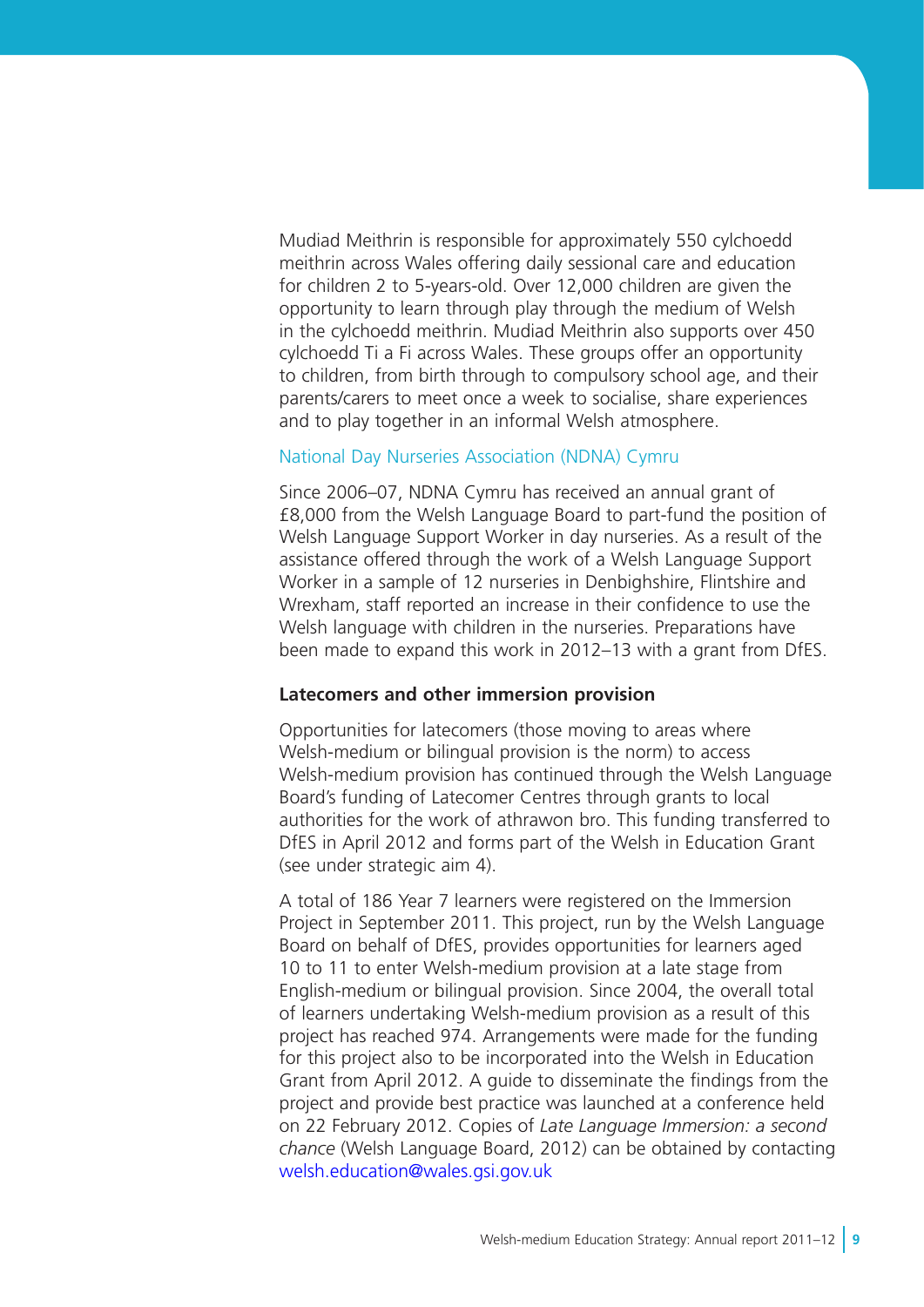#### **Other developments**

#### Additional learning needs

Information about local authorities' provision of Welsh-medium additional learning needs (ALN) has been requested in the Welsh in Education Strategic Plans. Analysis of these returns will provide the basis for further consideration. Local authorities will be asked to take action to improve Welsh-medium provision for learners with ALN. The focus is on extending Welsh-medium capacity on a regional basis, in the context of the proposed reforms to ALN.

#### Information to parents/carers

School Information (Wales) Regulations were revised in September 2011, and now require school governing bodies to include in their published prospectus information about the extent of Welsh-medium or bilingual delivery, the extent to which Welsh is the usual language of communication in the school and arrangements at the school to facilitate continuity in the extent of the instruction in Welsh.

# **Strategic aim 2:**

**To improve the planning of Welsh-medium provision in the post-14 phases of education and training, to take account of linguistic progression and continued development of skills.**

#### **14–19 Learning Pathways**

Compliance with the Learning and Skills (Wales) Measure 2009 on 14–19 Learning Pathways has been assured in each 14–19 Network, and Welsh-medium options are being developed and maintained.

The Welsh-medium and bilingual 14–19 grant to local authorities has been ringfenced since 2008–09. As a result, considerable progress has been made in building effective 14–19 bilingual partnerships between schools and FE colleges. In 2011–12, £1.6 million was dedicated to the development of Welsh-medium and bilingual vocational collaborative courses based in schools and FE colleges. 14–19 Networks have also utilised a small proportion of their general 14–19 grant to develop new Welsh-medium and bilingual interactive resources in support of the new vocational courses that have been offered to the learners.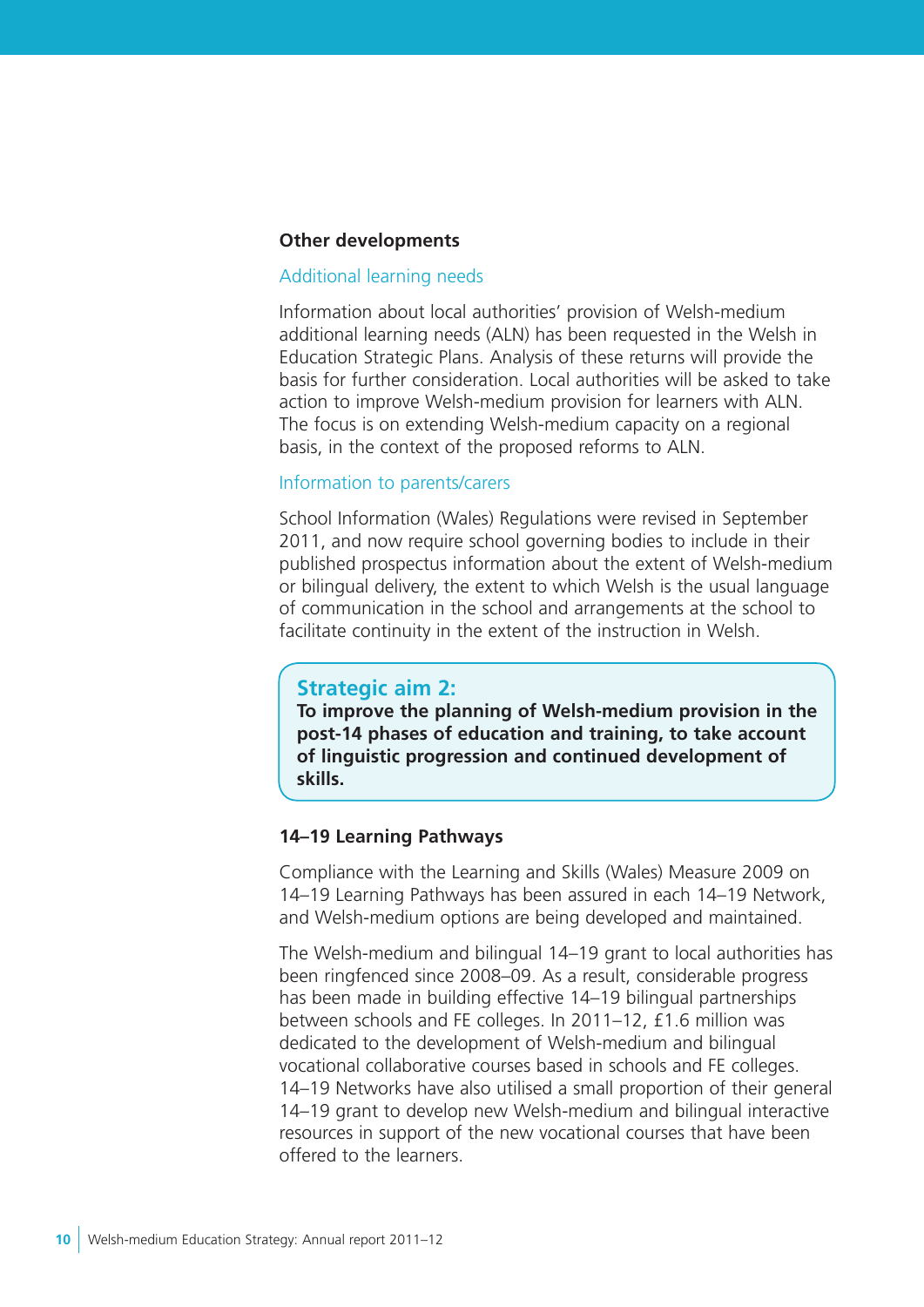Analysis of the courses offered in 2011/12, that were financed through the ringfenced Welsh-medium/bilingual funding, shows that a total of 181 courses were made available during 2011/12. This shows an increase of 50 additional courses on the 2010/11 figure. Of these courses, 74 are at Level 3. The 2012/13 Regional Network Plans have been assessed for Ministerial approval.

The grant funding also provides support to three Welsh-medium forums operating on a regional basis to enable collaborative planning of linguistic progression routes to post-16 education across the 14–19 Networks. The funding for 2012–13 has now been allocated and the Welsh-medium forums will continue to receive support to develop coherent partnership provision between schools and FE colleges across a wide area.

#### **Developments in post-16 provision in further education**

#### Bilingual Champions

The Bilingual Champion project was rolled out to an additional four FE colleges in 2011–12 for a period of three years, making a total of eight colleges being supported by the project. The purpose of the Bilingual Champion is to develop a college's infrastructure and to plan its strategy to develop Welsh-medium and bilingual education, enabling learners to continue with their education through the medium of Welsh or bilingually. Preparations have been made to roll out the scheme to all remaining FE colleges over a two-year period from 1 April 2012, so that by April 2013 all colleges will be grant-funded for a Bilingual Champion for a period of three years in each case.

#### **Sgiliaith**

Sgiliaith is a FE sector-related organisation that provides a central all-Wales support service for the post-16 sector in developing Welsh-medium and bilingual provision. Sgiliaith provides bilingual methodology training, mentoring and practical support to FE lecturers on delivering Welsh-medium and bilingual provision, with tailored strategic advice and guidance to college principals. In 2011, this contract was extended until 31 March 2014 and expanded to provide more support to the sector.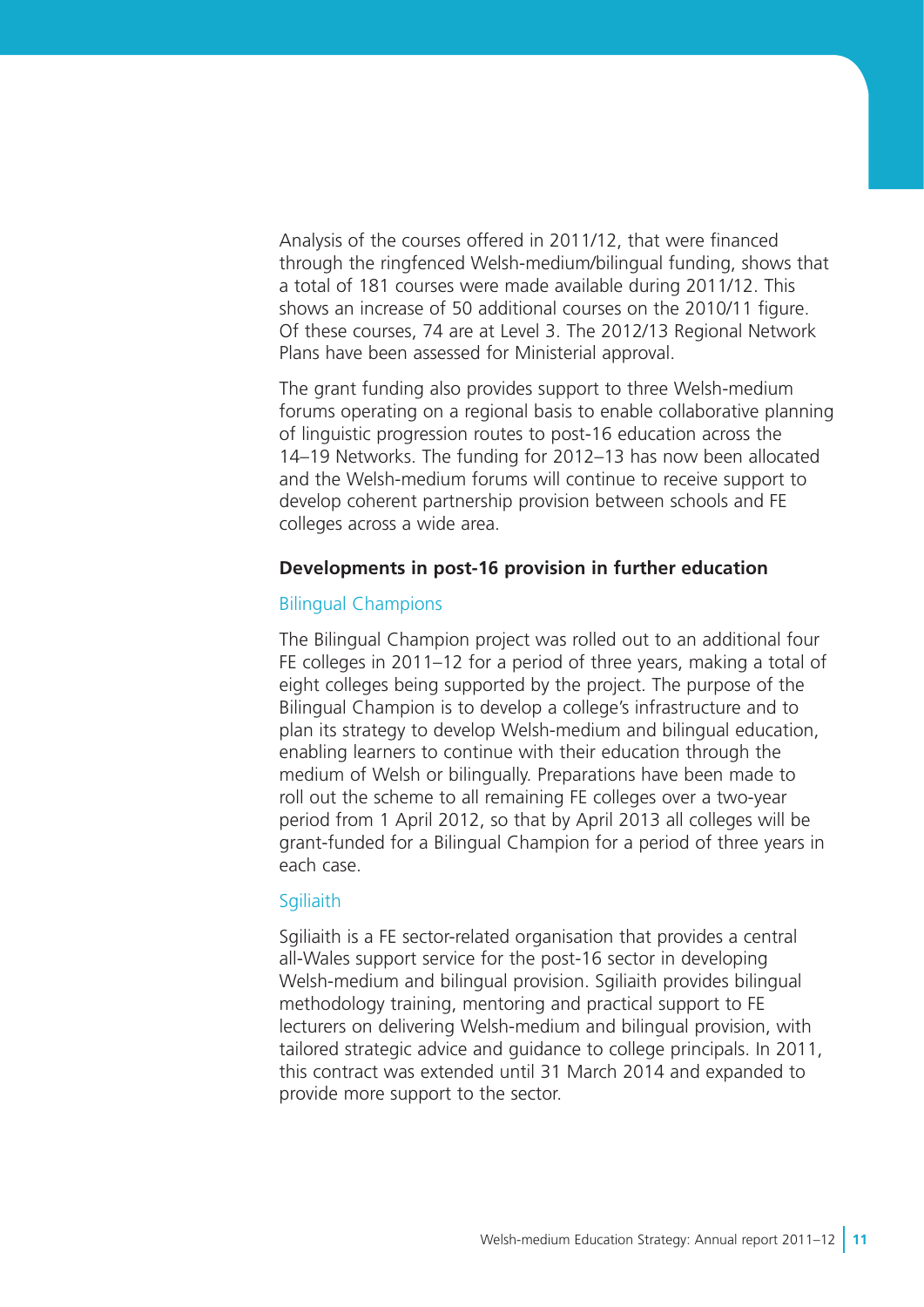#### CollegesWales

CollegesWales, the national organisation representing all FE colleges, has responded to the Welsh-medium Education Strategy by drawing up its own Bilingualism Strategy to increase Welsh-medium and bilingual provision and to improve the Welsh ethos in all FE colleges in Wales. This strategy is being monitored by the Director of Bilingualism, who is working in cooperation with Sgiliaith and the Welsh Government

#### Self-assessment returns to Welsh Government

All FE institutions are required to submit an annex on Welsh and bilingual learning as part of their annual self-assessment. Baseline analysis of these has been carried out to identify best practice and areas for further development.

#### **Work-based learning**

Actions have been taken towards achieving the targets set out in the strategy for the numbers of learners studying through the medium of Welsh or bilingually within work-based learning (WBL). In August 2011, the contracts to provide WBL provision for the period 1 August 2011 to 31 July 2014 were awarded to 24 lead providers. During the tender process, all applicants were required to detail their ability to deliver Welsh-medium and bilingual learning and to provide an action plan detailing how they would develop this provision during the contract period. All submissions were reviewed to establish the baseline for current Welsh-medium or bilingual provision and to help in the planning of future support. All providers received individual feedback.

As a result of the review, and the need to provide support to the WBL sector to develop provision, grant funding is being provided to the National Training Federation for Wales to establish a Bilingual Champion post commencing in April 2012.

The number of Welsh-medium or bilingual learners enrolling on the Pathways to Apprenticeships Programme is being investigated. Further work is required to increase the delivery of Welsh-medium or bilingual provision as part of this programme, and to ensure that there are opportunities for learners to continue to learn through the medium of Welsh or bilingually as they progress to the main apprenticeships programme.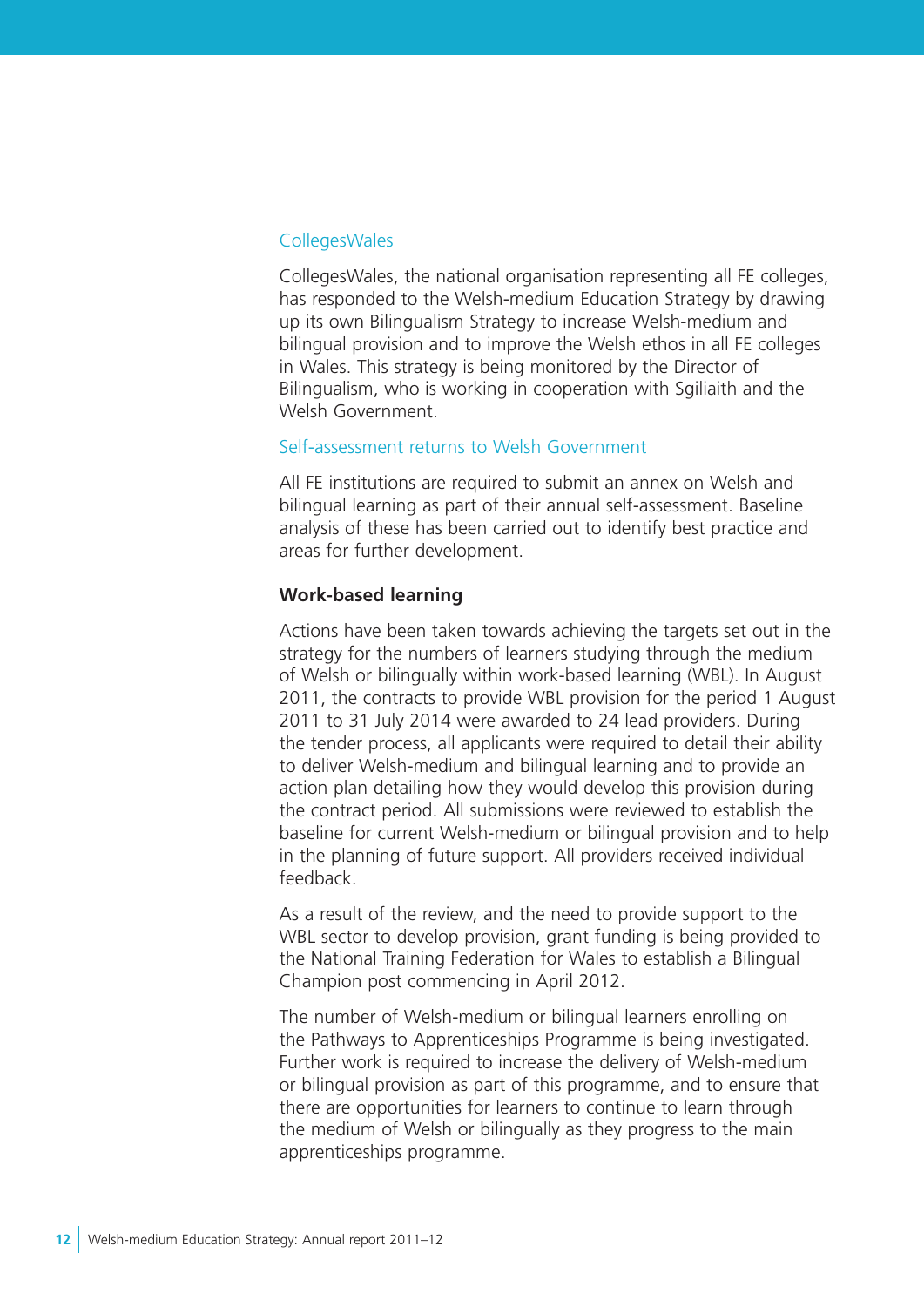#### **Higher education**

In the 2010/11 academic year there were 4,960 enrolments at Welsh higher education institutions (HEIs) with some teaching through the medium of Welsh, 1 per cent higher than the number in 2009/10 (4,905). This represented 3.8 per cent of all enrolments at Welsh HEIs (the same as in 2009/10).

# **Coleg Cymraeg Cenedlaethol**

The Coleg Cymraeg Cenedlaethol commenced operation in March 2011 within the HE sector in Wales.

#### Academic planning

In line with its constitution, the Coleg Cymraeg Cenedlaethol has established an Academic Board which is chaired by the Coleg Cymraeg Cenedlaethol Board member who represents academic staff (the Dean of the Coleg Cymraeg Cenedlaethol). The Academic Board's first task is to develop an academic strategy for the Coleg Cymraeg Cenedlaethol which will map out how the academic development of various subjects will be taken forward. An initial draft was presented to the Coleg Cymraeg Cenedlaethol Board on 29 February 2012 for consideration prior to a full consultation with the HEIs and other interested parties. Once agreed, the academic strategy will form the basis for the future allocation of strategic development funding and appointments under the academic staffing scheme. The Academic Board will then be responsible for guiding the implementation of the strategy and monitoring progress.

#### Academic Staffing Scheme

The Coleg Cymraeg Cenedlaethol's new Academic Staffing Scheme provides funding for up to five years to institutions to support the appointment of academic staff and to nurture Welsh-medium lecturers who can be at the forefront of teaching and research in their disciplines. By 2015/16 it is anticipated that over 100 posts will have been supported. There has been considerable development in the first years of the scheme, with 26 posts being either fully or partially funded by the Coleg Cymraeg Cenedlaethol from 2011/12, with potentially another 33 coming on stream in 2012/13. The appointments in 2011/12 cover a wide range of disciplines from the sciences, social sciences and humanities.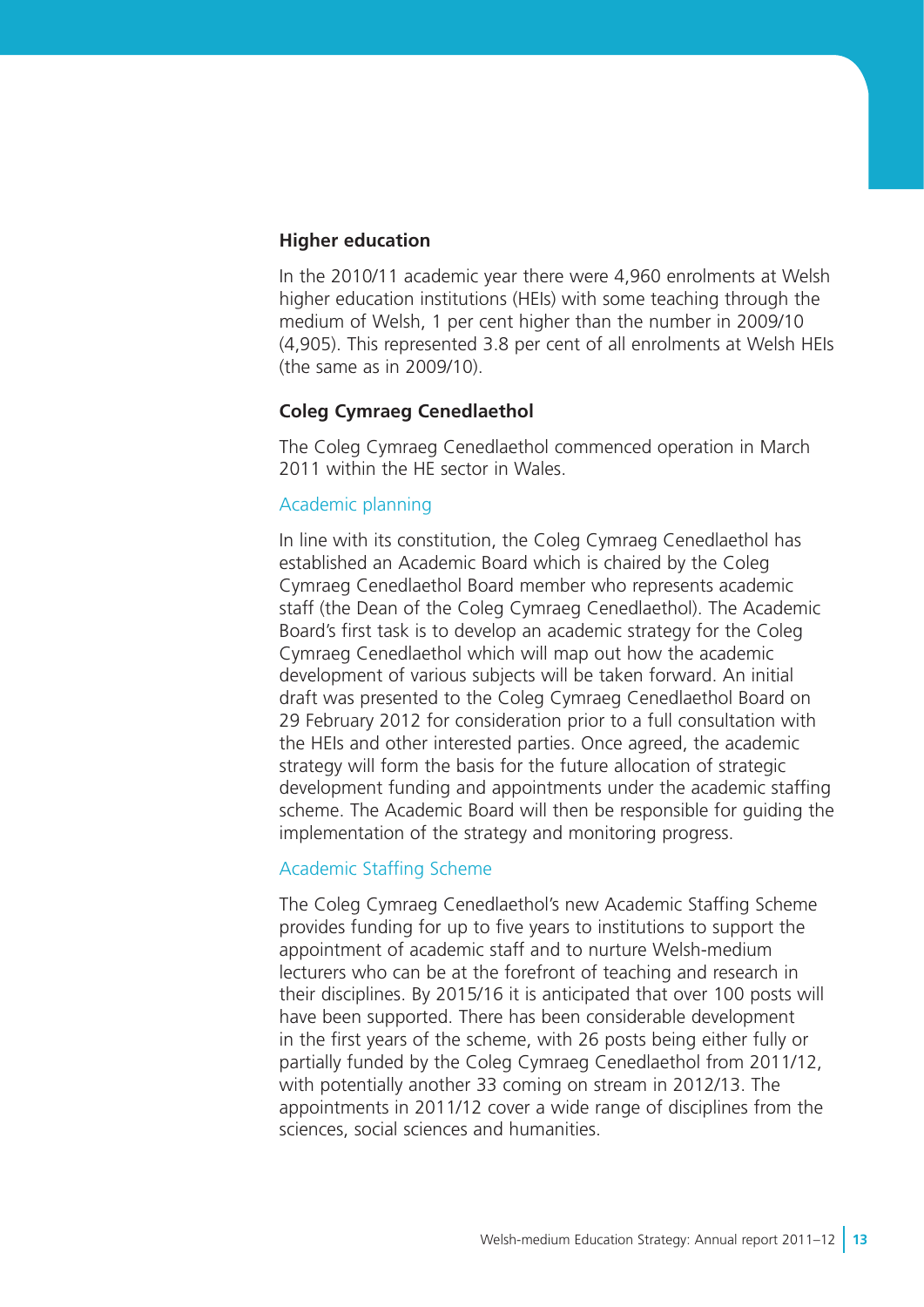# Interface of the Coleg Cymraeg Cenedlaethol with individual higher education institutions

Working with and through the HEIs in Wales is central to the Coleg Cymraeg Cenedlaethol's purpose as set out in its constitution and is intrinsic to the whole way in which it takes forward its activities. A branch of the Coleg Cymraeg Cenedlaethol has been established in each HEI as a visible focal point for the Coleg Cymraeg Cenedlaethol and the activities it supports, and in seven institutions this work is further supported by branch officers funded by the Coleg Cymraeg Cenedlaethol.

# Undergraduate scholarships

The Coleg Cymraeg Cenedlaethol has awarded 120 scholarships for Welsh-medium HE study at undergraduate level for the 2011/12 academic year. In addition four Master's level scholarships have been awarded in 2011/12.

#### Welsh at degree level

Discussions have begun on the importance of not only improving Welsh-medium subjects at HE level through the Coleg Cymraeg Cenedlaethol, but also ensuring that Welsh as a degree subject maintains numbers of undergraduates and post-graduates in the future.

#### **Progression from pre-16 to post-16 and post-19 education**

All FE providers are now being urged to identify and encourage those who have attended Welsh-medium or bilingual schools to continue to study, at least partially, through the medium of Welsh or bilingually. Steps are now being taken to clarify and market clear Welsh-medium or bilingual progression routes from schools and FE into HE and apprenticeships.

#### **Adult community learning**

An internal review of current adult community learning (ACL) provision through the medium of Welsh has been completed and included a review of the local authority ACL Service Delivery Plans. Fourteen of these plans refer directly to Welsh-medium provision and in eight authorities this has been identified as a priority area for development. Future policy development is being considered.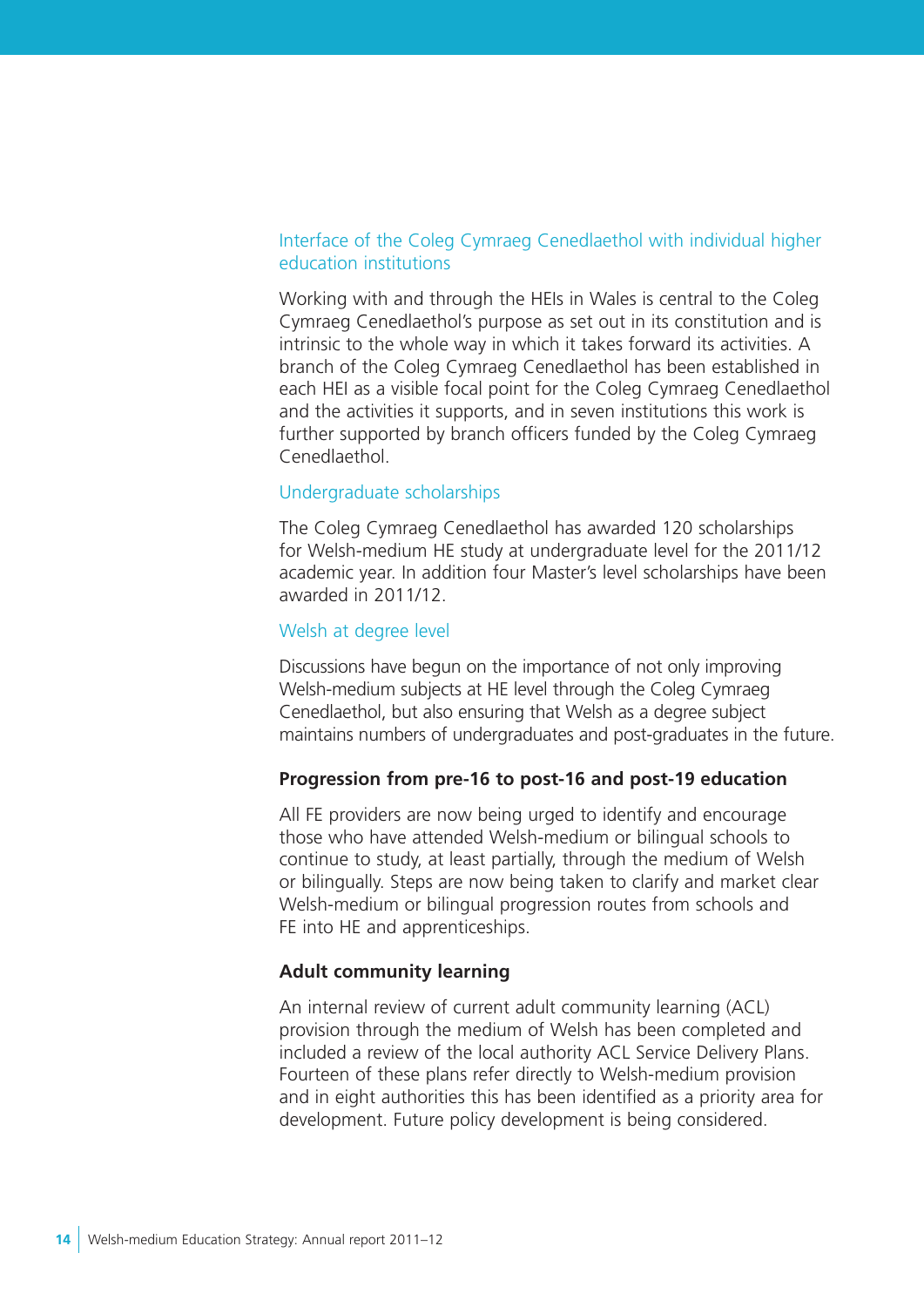Since 2007, funding has been provided for a small-scale project to increase Welsh-medium ACL provision in north Wales in partnership with Coleg Harlech WEA. A training programme supported tutors teaching through the medium of Welsh and bilingually and offered guidance to managers. By March 2012, the project resulted in a significant increase in Welsh-medium and bilingual ACL provision in north Wales.

# **Strategic aim 3:**

**To ensure that all learners develop their Welsh-language skills to their full potential and encourage sound linguistic progression from one phase of education and training to the next.**

#### **Linguistic progression**

The pilot project, run by the Welsh Language Board on behalf of DfES, to increase the number of learners continuing with Welsh-medium or bilingual education between Key Stage 2 and Key Stage 3, was completed during 2011–12. The project proved successful, with a 10 per cent increase, on average, in the number of learners who, on transfer to secondary school, chose to follow subjects through the medium of Welsh. The key recommendations that have emerged as a result of the project included the need to ensure that local authorities plan strategically to facilitate linguistic progression, collate robust data on linguistic progression patterns and use this data for planning purposes.

DfES will now monitor linguistic progression through the WESPs, and has asked local authorities to set targets to improve rates of progression, where applicable. To support improvements, the best practice guidance document *Promoting linguistic progression between Key Stages 2 and 3* (Welsh Government, 2012) was published, which was aimed at local authorities, schools and governing bodies. A conference was held on 22 February 2012 to disseminate the guidance with a DVD which has been produced for schools to use with children and in parents'/carers' evenings to promote the importance of linguistic progression. The guidance is available on the Welsh Government website at [www.wales.gov.uk/](http://wales.gov.uk/topics/educationandskills/publications/guidance/linguistic/?lang=en) [topics/educationandskills/publications/guidance/linguistic/?lang=en](http://wales.gov.uk/topics/educationandskills/publications/guidance/linguistic/?lang=en)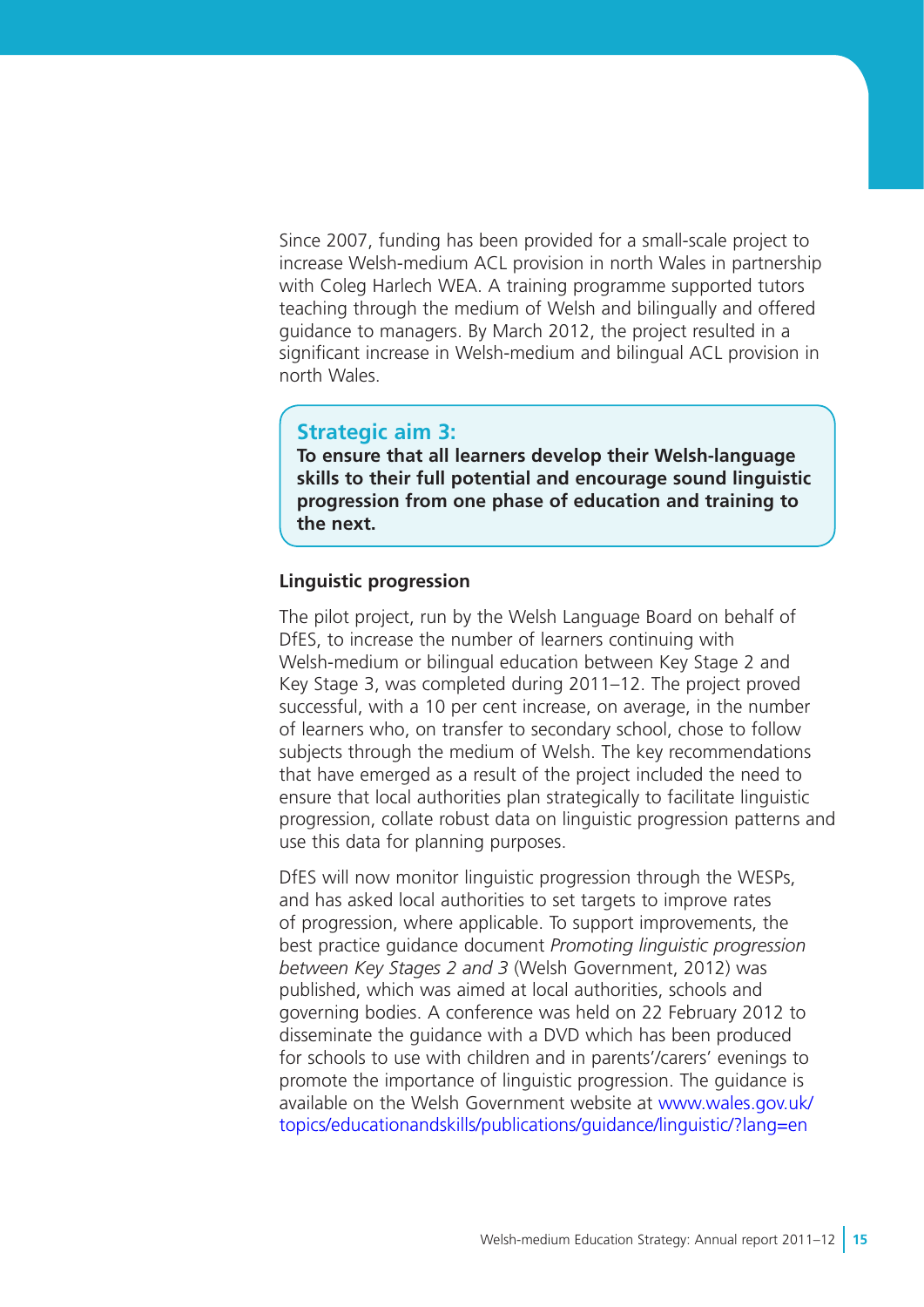From 1 April 2012, ringfenced funding will be available through the Welsh in Education Grant for local authorities and schools to undertake specific activities to improve linguistic progression.

#### **Welsh first language**

Raising literacy levels in English and in Welsh is essential to improving the educational attainment in all areas of the curriculum. The National Literacy Programme (NLP) focuses on ensuring that all teachers, regardless of specialism, are teachers of literacy and that children learn more, make faster progress and move on with confidence to tackle the next stage in their education.

The National Literacy and Numeracy Framework will include literacy attainment components for English and Welsh, which will be made available on a consultation basis from June 2012, and will identify annual expectation of standards for learners from 5 to 14 years old. The reading tests are also intended to inform teachers' ongoing assessment of learners' literacy skills. Learners in Years 2 to 9 will be required to be assessed using the national reading tests for the first time in May 2013. NFER is developing bespoke reading tests in parallel for English and for Welsh. In response to concerns regarding the additional difficulty that might be faced by children in Welsh-medium and bilingual schools, the Welsh Government is proposing that Year 2 learners in Welsh-medium schools should sit the Welsh reading test only and that Year 3 learners in Welsh-medium schools should take the Welsh reading test on a statutory basis and the English reading test on a voluntary basis. All year groups from Year 4 onwards in Welsh-medium and bilingual schools will sit the reading test in English and Welsh.

#### **Welsh second language**

The Programme for Government reaffirms our commitment to improving standards in Welsh second language, with the aim of *'encouraging English-medium schools to offer the choice of taking some subjects through the medium of Welsh'*.

Estyn's *Annual Report 2010–11* states that many learners are making a good start to learning Welsh in the Foundation Phase. Standards in Welsh second language were reported to have improved during the six-year inspection cycle (Estyn, 2010), and, in 2011, 51.4 per cent of Key Stage 2 learners achieved the expected level (Level 4) or above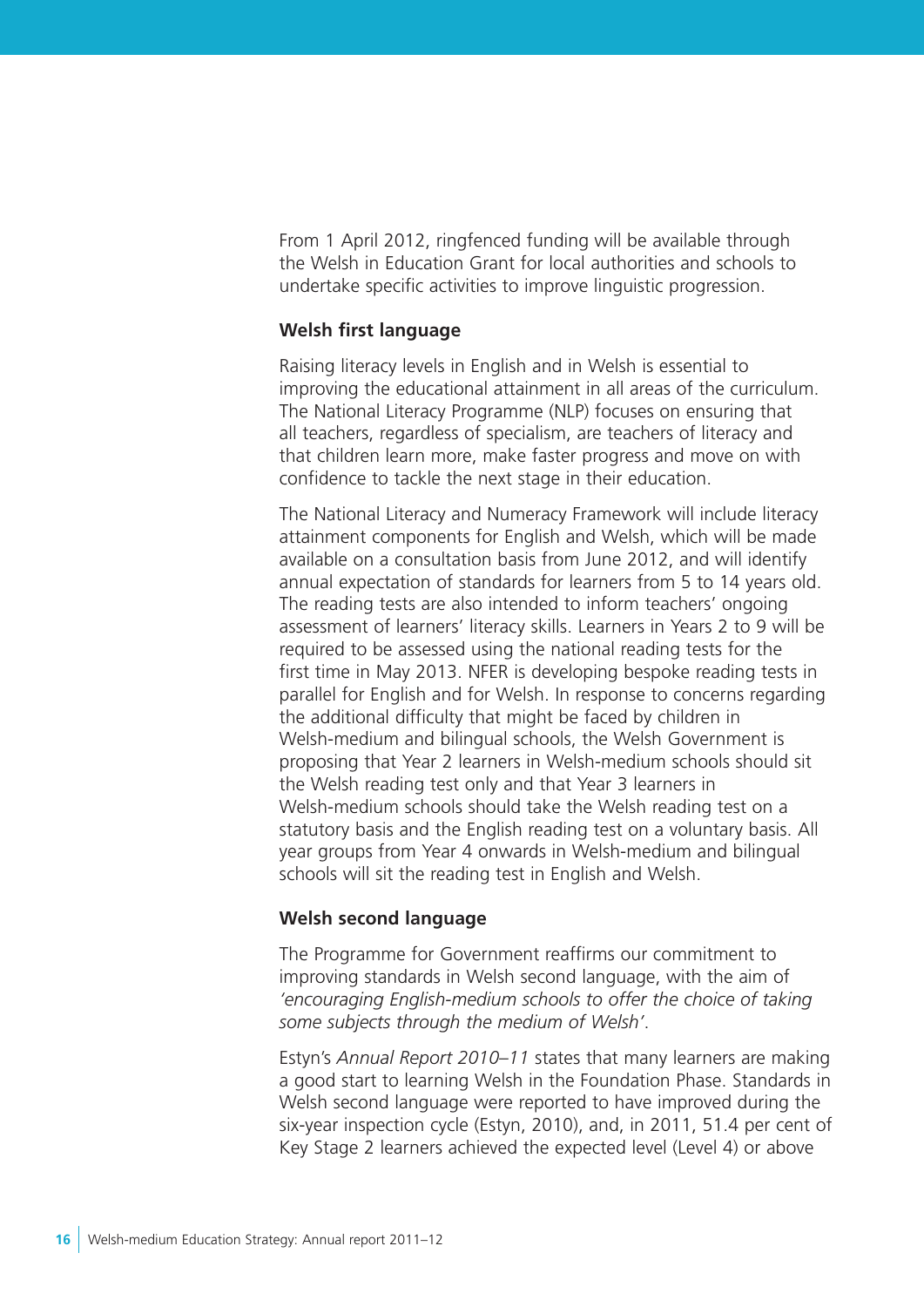in Welsh second language teacher assessments. This proportion is an improvement on 2010, but is significantly lower than 83.4 per cent in English and 82.0 per cent in Welsh first language.

At Key Stage 3, around two-thirds of learners achieved the expected level (Level 5) or above in Welsh second language.

The number entered for full course GCSE is declining. In 2011, 46.8 per cent of Welsh Second Language short course candidates achieved A\*–C. 71.6 per cent of Welsh Second Language GCSE full course candidates achieved A\*–C in 2011, which is close to the 73.7 per cent achieving A\*–C in French GCSE full course. At Key Stage 4, approximately a third of Welsh second language learners did not achieve a recognised qualification.

Work has continued during the year on taking forward plans to drive improvements in standards, and have included practitioner training (see under strategic aim 4), the development of teaching and learning resources (see under strategic aim 5), and collecting and analysing data on current practice.

However, a long-term action plan is required in order to ensure systemic changes that will enable improvements in standards over time. The Welsh Government will shortly be proposing further actions to improve standards in Welsh second language.

#### **Welsh for Adults**

During 2011–12, the six Welsh for Adults centres and their network of providers have continued to deliver bespoke provision for the family and the workplace, along with the mainstream community provision on five levels of the national framework. The latest data showed that there were 18,205 adults learning Welsh during 2010/11 – 8,000 of those learners were at Entry Level and the remainder learning Welsh at Level 1 or higher.

E-learning and informal learning have been the focus of development during 2011–12. A long-term e-learning plan for Welsh for Adults is being developed, focussed on the new national virtual learning platform, Y Bont. The site will be available for tutors in May 2012 in order for them to prepare resources for courses to commence in September 2012. The site will be fully launched over the summer and will be the central focus for teaching and learning resources, information on courses and informal learning activities for learners, and professional development opportunities and resources for tutors.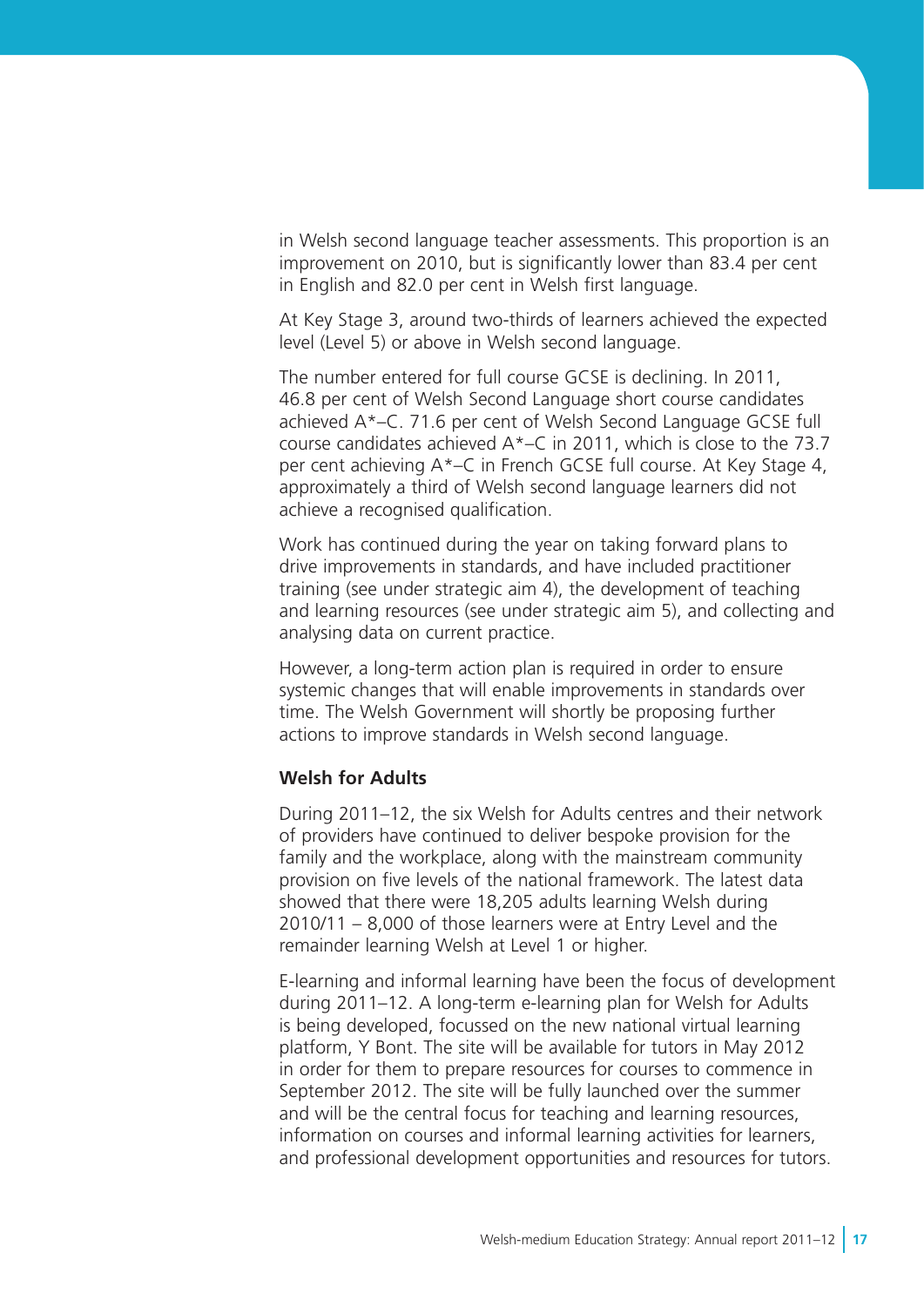Providing informal learning opportunities for adults to practise their Welsh outside the classroom is essential. In 2011–12, the centres were invited to bid for small grants to develop national projects and best practice. The new projects include, among others, a project that will lead to the development of a smartphone app that will enable learners to identify local businesses that are 'learner-friendly' and offer opportunities for them to practise their Welsh, and to enable learners to connect with other learners across Wales. The pilot will concentrate on two areas, namely Wrexham and Llandeilo.

#### **Welsh-language skills in the workplace**

Since last year's report, work in this area has been centred on planning for the implementation of the Wales Employment and Skills Board's report *Skills Policies and the Welsh Language*. The key focus of the report was on developing labour market intelligence for the demand from employers for Welsh-language skills, and using this information to inform the planning of provision. The Welsh Government will shortly be undertaking a follow-up survey with over 5,000 employers who responded to the Employer Skills Survey. The aim is to gather more detailed information and understanding of the demand from employers for the nature and level of staff with Welsh-language skills.

A Welsh-language skills diagnostic tool was developed in 2011–12 and is currently being piloted. The tool will enable employers to identify the Welsh-language ability of their employees in the four skills – reading, listening, writing and speaking. This will enable employers to improve their planning of workforce Welsh-language training requirements. The tool will be further refined and developed during 2013 to include a management diagnostic tool that will help employers to analyse which Welsh-language skills are required within individual posts in their organisations.

The integration of the requirements of the Welsh-medium Education Strategy within the new tender agreement for the Workforce Development Programme has been ensured. The Workforce Development Programme is the principal Welsh Government support service that businesses can access to enhance the skills of their workforce. Within the new agreement each recipient of support will be asked about their Welsh-language training requirements and the opportunities to deliver training through the medium of Welsh within their organisation. All organisations receiving support through the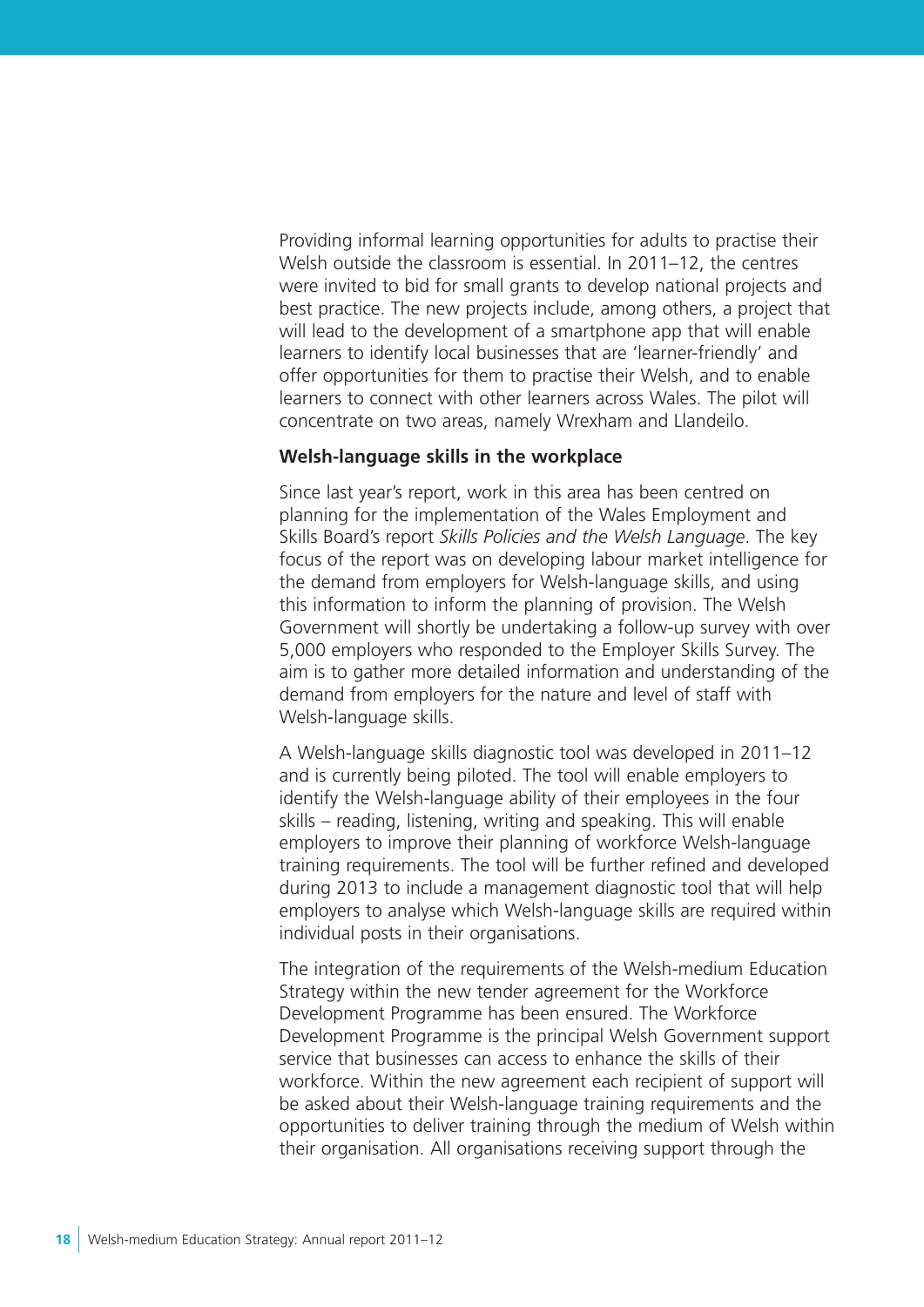programme will receive advice on how to access Welsh-language training and will be supported in sourcing appropriate Welsh-medium training.

#### **Other developments**

#### Coleg Cymraeg Cenedlaethol Welsh-language Skills Certificate

The Coleg Cymraeg Cenedlaethol is in the process of developing a Welsh-language Skills Certificate to acknowledge the Welsh-language skills of students who are studying in universities in Wales. The aim of the certificate is to establish a common and recognised means of demonstrating the linguistic skills of students, and to enable them to evidence to employers their ability to communicate confidently and professionally in Welsh. The certificate will be introduced for the first time during the next academic year (2012/13).

#### **Strategic aim 4:**

**To ensure a planned Welsh-medium education workforce that provides sufficient numbers of practitioners for all phases of education and training, with high-quality Welsh-language skills and competence in teaching methodologies.**

#### **Initial teacher training and early professional development**

The Welsh Government announced in December 2011 the initial teacher training (ITT) incentives that would be available for eligible students with specified entry qualifications on postgraduate courses leading to qualified teacher status (QTS) for the 2012/13 academic year. Welsh remains a priority secondary subject and incentives will be available for new eligible students starting courses in the 2012/13 academic year.

#### The role of Coleg Cymraeg Cenedlaethol in education

The Coleg Cymraeg Cenedlaethol has included practitioner training for education in its remit. In a recent meeting of the Coleg Cymraeg Cenedlaethol's Education Panel, it was decided that the Coleg Cymraeg Cenedlaethol would supervise the administration of the Cynllun Colegau Cymru (Welsh-language accreditation within ITT). Moderation of this accreditation between all three centres of ITT already takes place and will continue. Another recent decision is that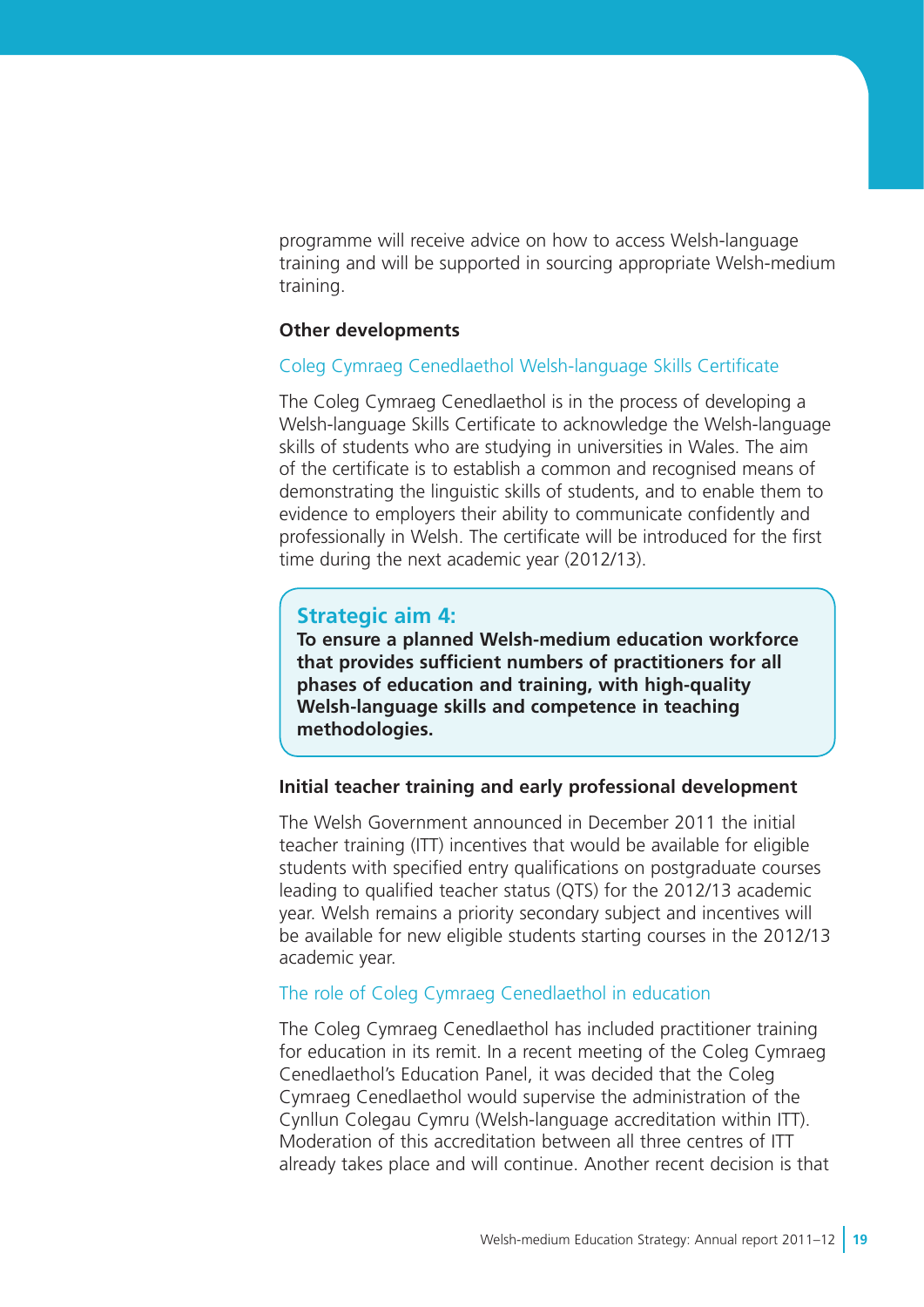the Coleg Cymraeg Cenedlaethol will undertake a review of current Welsh-medium ITT provision. The purpose will be to assess whether needs in primary and secondary are being met and to provide evidence as a basis for a development strategy.

#### Early professional development

Early professional development (EPD) will in future be focused on system-wide needs, linked to the three priorities of the Minister for Education and Skills. EPD opportunities will include the chance for all newly qualified teachers (NQTs) to gain the Masters in Educational Practice (MEP) qualification that will be introduced in September 2012. Modules for the MEP are being developed and include a focus on literacy, numeracy, reducing the impact of poverty on attainment, behaviour management, ALN and reflective practice, as well as child development, leading learning and action enquiry. The modules will include specific consideration of the Welsh-medium and bilingual sectors.

In July 2011, a four-week pilot intensive Welsh-language course was delivered to NQTs with the aim of ensuring that those NQTs would have sufficient Welsh-language skills to enable them effectively to deliver the Welsh Language Development Area of Learning in the Foundation Phase, or Welsh second language at Key Stage 2. The course was held at three locations with a total of 18 participants. The evaluation of the course was very positive, with every respondent stating that significant progress had been made in developing their Welsh-language skills. However, the low number of participants was disappointing, and consideration is now being given to other models of delivery.

#### **A national and regional infrastructure and capacity for continuous professional development**

#### The Sabbaticals Scheme

The Welsh-language Sabbaticals Scheme continues to provide Welsh-language and methodology training for practitioners in all phases of education and training on a national level. There are specific courses at Entry and Foundation Level to improve the Welsh-language skills of practitioners teaching in the Foundation Phase and Key Stage 2 in order to improve standards in Welsh second language. Since the start of a new tendered contract in September 2011, these courses have been delivered across seven locations in Wales, and 121 practitioners have successfully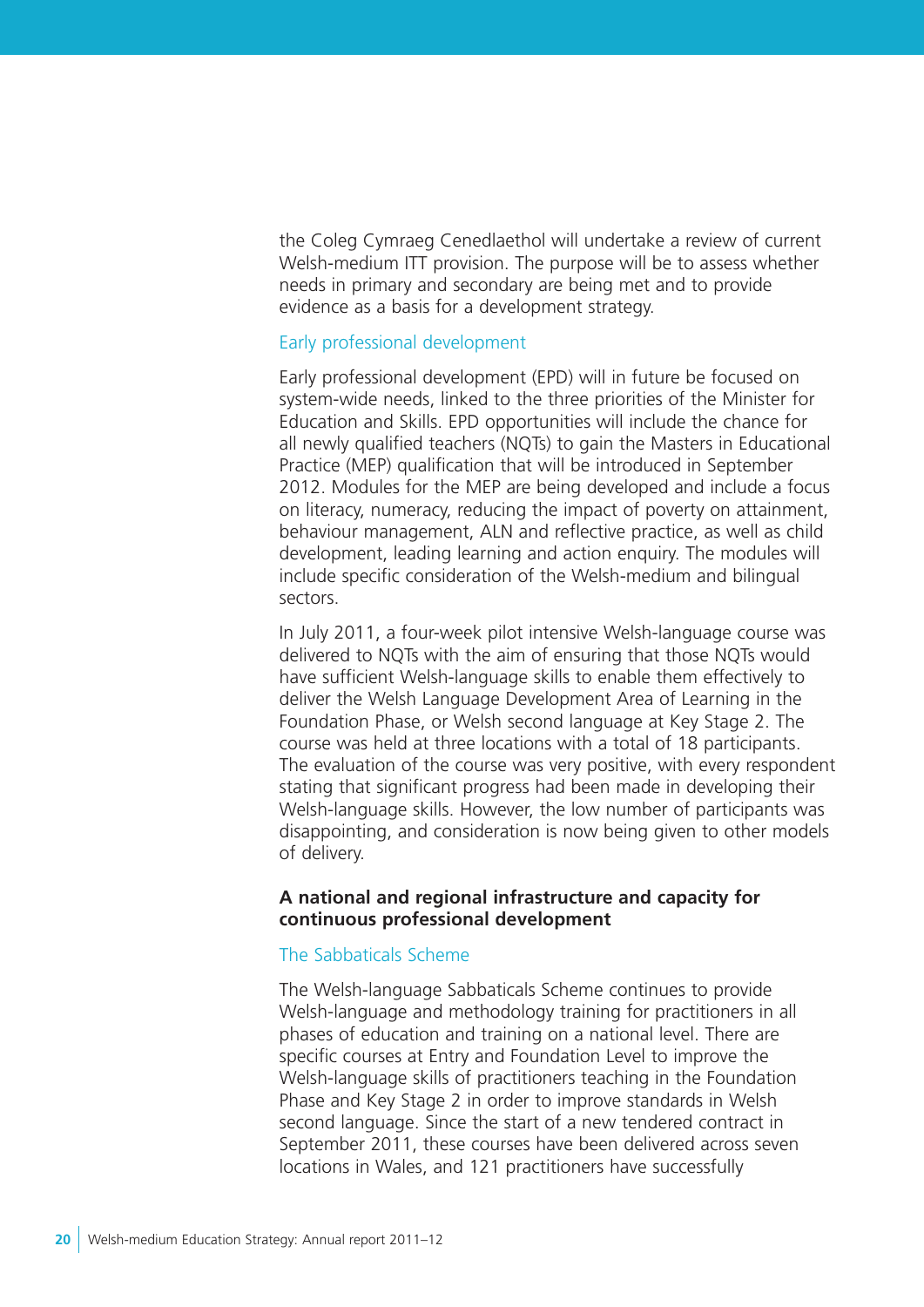completed the courses during the winter and spring terms. In addition, the higher-level course to improve the Welsh-language and methodology skills of practitioners teaching in the Welsh-medium or bilingual sectors continues to prove successful and is delivered in three locations. There are now three models of delivery – distance learning, a 12-week intensive course and a one-day-a-week course for 12 weeks. During 2011–12, 54 practitioners have successfully completed the higher-level courses.

#### The Welsh in Education Grant

This grant was established during 2011–12 as a follow-on to the Better Schools Fund, and its purpose is to support the Welsh-medium Education Strategy in an effective way at local and regional level. A total of £2.16 million (60 per cent funding with 40 per cent contributions from local authorities) was distributed by the Welsh Government to local authorities during the year in order to support a wide range of activities, including holding training courses for practitioners to promote the most recent methodologies in teaching Welsh as a language, offering training opportunities to practitioners to improve their Welsh-language skills, sharing best practice in teaching Welsh among practitioners and developing continuity and progression across key stages in Welsh-language skills, especially in bridging between primary and secondary phases.

The WJEC was grant-funded through the 2011–12 Welsh in Education Grant to continue with training and development in Welsh and through the medium of Welsh through their National Continuing Professional Development Programme. As part of this work, 94 local and regional training sessions were held and a total of 280 teachers attended five national conferences organised to share good practice among practitioners. Six resource packs on various aspects of Welsh-language teaching were also published on the National Grid for Learning (NGfL) Cymru and distributed to schools during the year.

For 2012–13, the Welsh Language Board grant to local authorities for support of athrawon bro has been combined with the existing Welsh in Education Grant administered by DfES. In addition, the immersion pilot project grant and the grant to improve linguistic progression between primary and secondary phases has been amalgamated into the Welsh in Education Grant to provide a single unified grant to support the strategy. The sum of £5.65 million (67 per cent with an additional 33 per cent contribution from local authorities) has therefore been allocated to the 22 local authorities in 2012–13.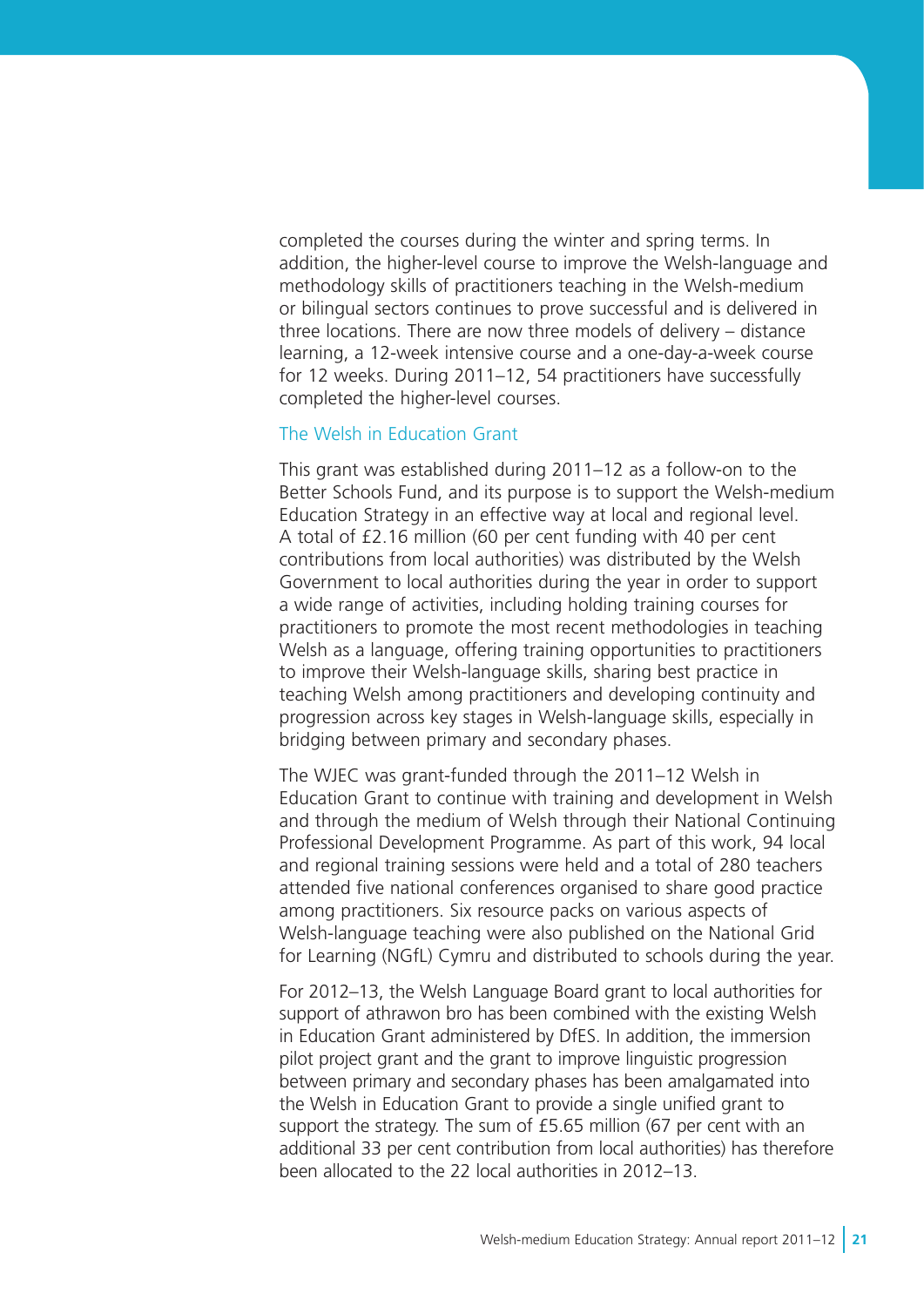Local authorities submitted their plans in January 2012 outlining how they will use their allocation of the Welsh in Education Grant to support the actions outlined in their WESPs (see under strategic aim 1), including improvements in Welsh second language.

#### Bilingual methodology

Other national training includes the provision of a three-day bilingual methodology MA module and a mentoring programme for post-16 practitioners through Sgiliaith and a series of national subject conferences and training events through the WJEC and CYDAG.

#### Professional learning communities

The impact of professional learning communities (PLCs) will be monitored by Estyn through their cycle of school inspections and Estyn have already identified effective PLC practice taking place in Newport local authority area and in some schools. Guidance relating to the PLC national model entitled *Professional Learning Communities* (Welsh Government, 2011) is available on the Welsh Government website at [www.wales.gov.uk/topics/educationandskills/](http://wales.gov.uk/topics/educationandskills/schoolshome/schoolfundingandplanning/plc/?lang=en) [schoolshome/schoolfundingandplanning/plc/?lang=en](http://wales.gov.uk/topics/educationandskills/schoolshome/schoolfundingandplanning/plc/?lang=en) and DfES is developing online resources for PLCs which will allow practitioners to share expertise and good practice but crucially enable them to record the impact PLCs have on learner outcomes against national priorities.

# Early Years practitioner training

Early Years practitioner training continues to be available through Cam wrth Gam, the training arm of Mudiad Meithrin, which delivers training leading to CACHE Level 3 Diploma in Children's Care, Learning and Development (CCLD) for those who wish to work in Welsh-medium or bilingual early years settings. By the end of March 2012, 163 students completed the course and a further 185 are due to enrol from September 2012.

The Geiriau Bach programme continues to provide training, in the Certificate of Higher Education in Welsh and Bilingual Practice in the Early Years (Level 4) to early years staff with little or no Welsh in the Welsh-language skills useful for working with young children. The current contracts remain in place until 31 March 2013. In July 2011, 142 students graduated and a further 149 are currently enrolled and due to graduate in July 2013.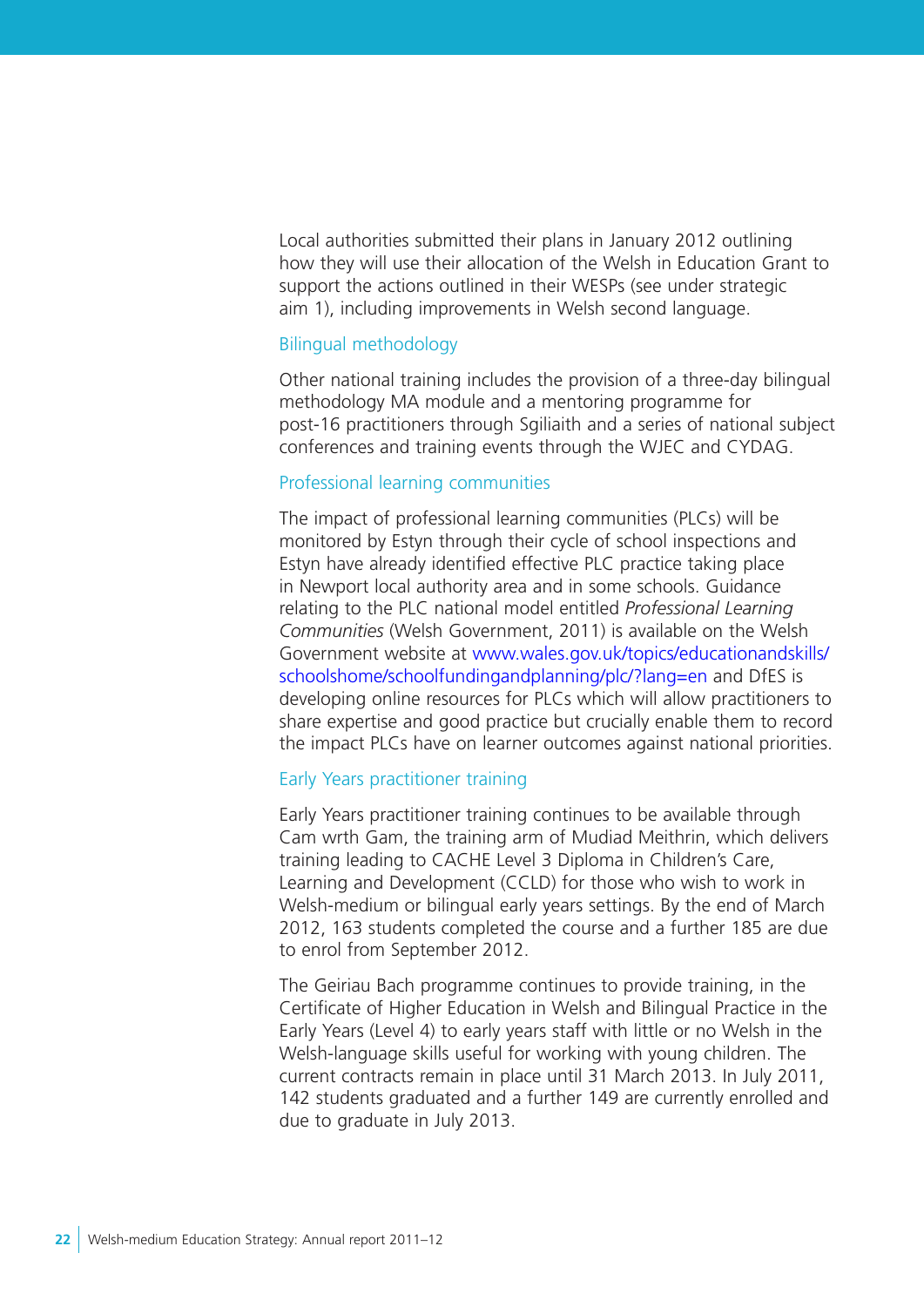Cymraeg Meithrin, a new course developed in partnership between the Welsh for Adults centres and Mudiad Meithrin, is now being offered across Wales. The aim of this course is to improve the Welsh-language skills of practitioners working in Welsh-medium early years settings and those planning to work in these settings.

#### Welsh for Adults tutor training

The 60-credit national qualification for Welsh for Adults tutors, accredited through Cardiff University, continues to be delivered to 55 Welsh for Adults tutors across Wales through the Welsh for Adults Centres. A credit transfer arrangement is in place with Newport University for tutors who wish to continue to achieve a full PGCE equivalent qualification. A blended-learning version of the course is currently being piloted in two centres and is expected to be rolled out from September 2012.

# **Strategic aim 5:**

**To improve the central support mechanisms for Welsh-medium education and training.** 

### **Welsh-medium and Welsh-language qualifications and assessment**

Grants were awarded in 2011–12 to seven awarding organisations and sector bodies to provide 51 additional vocational qualifications and 144 vocational units through the medium of Welsh in response to demand.

A grant was also issued to the Care Council for Wales to produce tutor guidance for aiding delivery and assessment of early years and childcare language immersion units. The units apply to a range of languages and demand for guidance specifically tailored for the Welsh language was expressed by stakeholders.

Grants to support Welsh-medium General Qualifications continue to be paid to four awarding organisations and in response to identified needs.

A constant concern with providers of vocational qualifications and courses is the shortage of assessors and verifiers who are able to work through the medium of Welsh. DfES has worked with the Federation of Awarding Bodies on joint awareness-raising and a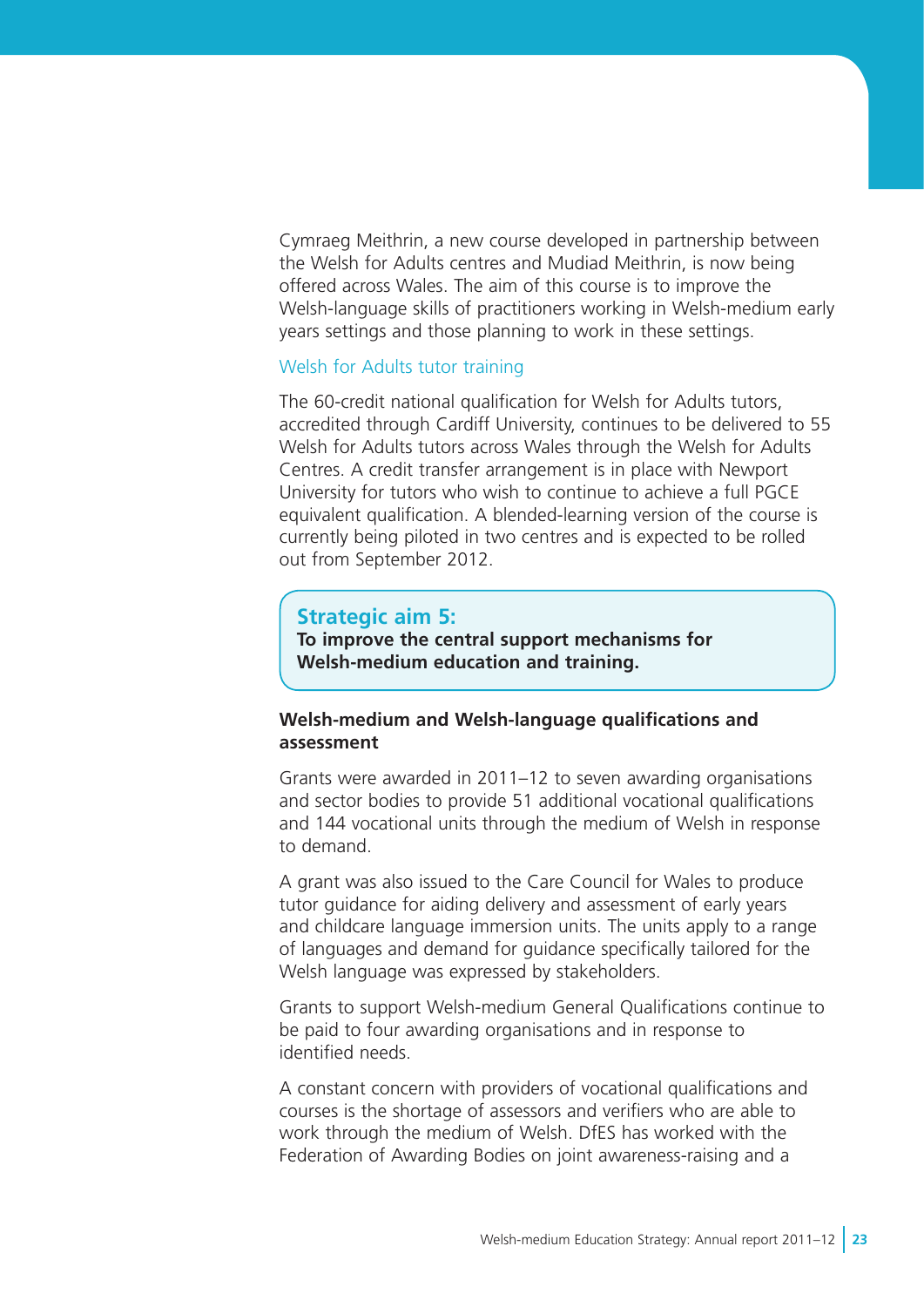central system for individuals to express interest in becoming Welsh-medium assessment personnel. The effectiveness of this approach will be monitored during 2012–13.

An updated comprehensive list of Welsh-medium qualifications and contacts lists has been placed on the Welsh Government website at [www.wales.gov.uk/topics/educationandskills/qualificationsinwales/](http://wales.gov.uk/topics/educationandskills/qualificationsinwales/welshmedium/welshmedium/?lang=en) welshmedium/welshmedium/?lang=en

### **Teaching and learning resources**

Sixty contracts were placed during the year for the production of Welsh and bilingual teaching and learning resources, covering a range of 3–19 curriculum subjects and Welsh for Adults. More than 129 titles were published in print and electronically. In addition, 36 titles were produced in formats suitable for blind and partially blind learners with another 32 still in production.

After consulting schools, colleges and publishers to gather evidence of perceived needs in May 2011, 20 needs identification panels, attended by a total of approximately 140 practitioners, were held during the year. The panels considered the evidence and identified and prioritised projects for inclusion in the commissioning programme.

The contract with the Welsh Books Council to undertake a programme of activity to improve awareness and promote availability of commissioned materials continued, with a range of catalogues distributed to schools and colleges as well as resources promoted at the Urdd Eisteddfod and National Eisteddfod.

The first phase of the contract with the Technology Unit, University of Bangor to produce an online terminology service for education, *Termiadur Addysg*, was completed. The service was launched on 22 March 2012. It can be found at www.termiaduraddysg.org

Work was undertaken during the year to investigate ways of improving the commissioning process, in particular the process for identification of needs, to ensure its effectiveness and value for money. All subjects were combined into one larger primary sector panel in 2011–12 rather than separate subject panels to avoid duplication of ideas and to ensure cross-curricular resources.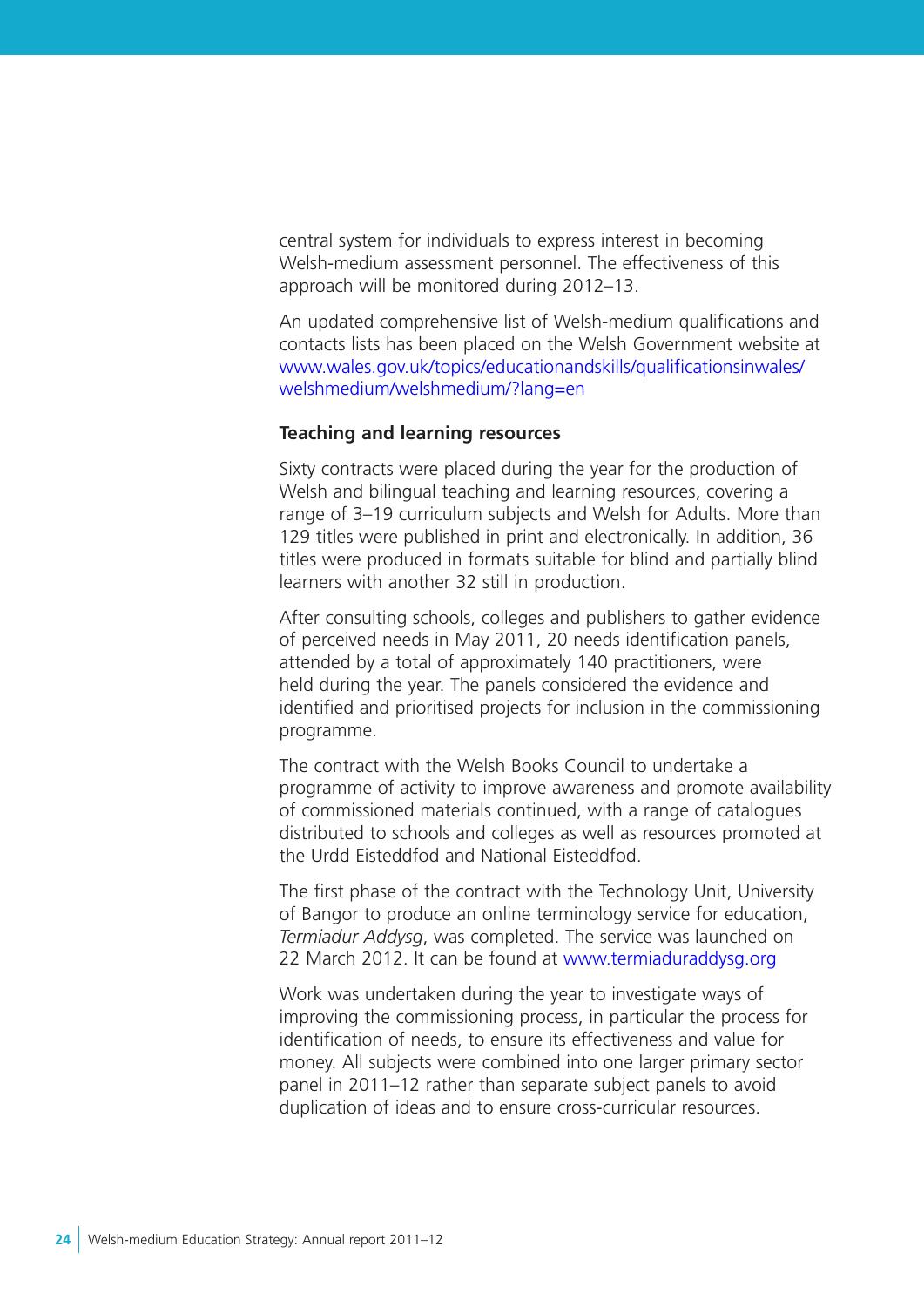# **Strategic aim 6:**

**To contribute to the acquisition and reinforcement of Welsh-language skills in families and in the community.**

# **Welsh for the Family**

A new 120-hour Entry Level Welsh for the Family course is being piloted throughout Wales and will be launched and promoted in the summer of 2012. This course has been designed to support parents/carers and the extended family to use their new Welsh-language skills with their children from the beginning. It is also designed so that learners on the course can join Foundation Level courses with other learners after completion. This course, along with the Cymraeg o'r Crud sessions for parents/carers and babies, developed in partnership with Twf, are already proving very popular with over 200 courses held so far. Also, a pilot weekend residential Welsh for the Family course was organised in partnership with Urdd Gobaith Cymru and 27 families attended.

The Welsh Language Board also continued to promote Welsh for the family through the work of Twf and by holding a conference on Families and the Welsh Language in February 2012 in partnership with Children in Wales.

# **Informal and non-formal opportunities within education settings**

The Language Practices' Support Project, which was run by the Welsh Language Board, is aimed at fostering a wider use of informal Welsh among secondary school learners. There are two elements to the project – activities organised by senior learners for young people to encourage use of informal Welsh, and more intensive work to develop strategies for teachers to facilitate informal language use. During 2011–12, the first of these elements was operational in 35 schools and the second element in 27 schools.

# **Welsh as an additional language**

The majority of learners in Wales who do not have the ability to speak English or Welsh on entry to school choose to follow an English-medium education, and English as an additional language support has been long established in most of the local authorities in Wales. However, it has become apparent that an increasing number of learners from minority ethnic backgrounds are by now choosing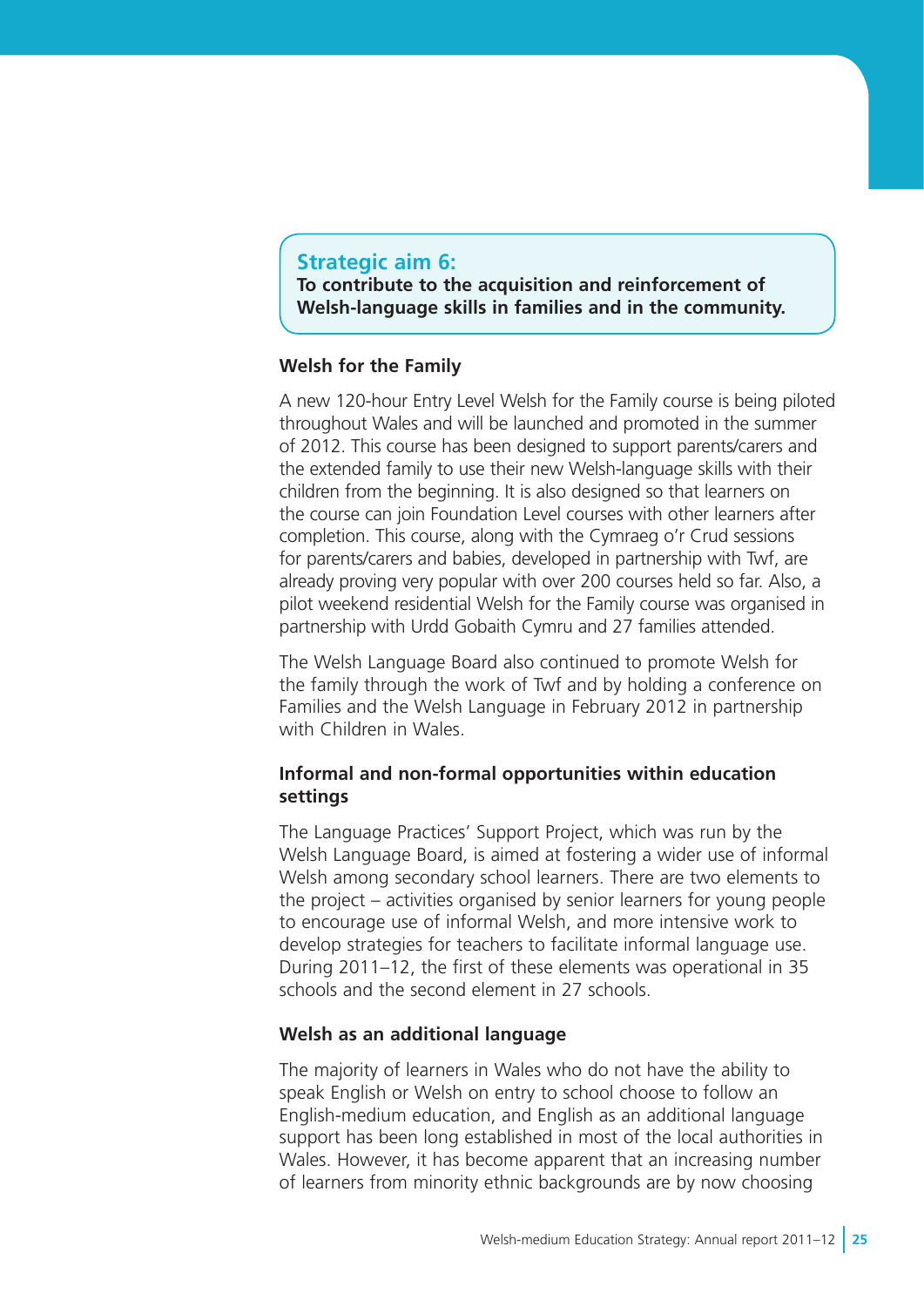to attend Welsh-medium schools. Research carried out this year has revealed that in Cardiff, which has the highest concentration of minority ethnic learners in Wales, over 10 per cent of the learners in 10 of the Welsh-medium primary schools are from a minority ethnic background. The research and review of the provision for these learners is in progress with a view to recommendations for the future.

#### **Informal and non-formal opportunities in the community**

# Youth Service

The National Youth Service Strategy and Action Plan is currently being updated, and a consultation on the strategy will be carried out during 2012. One of the objectives included in the strategy is to ensure that the Youth Service responds to the aims of the Welsh-medium Education Strategy. The Action Plan will be supported by a good practice guide that will be published in 2012.

There was a very positive response to this year's Welsh-language Youth Service conference, which was very well attended. Key stakeholders are currently planning to arrange an annual event to refine delivery and share best practice.

The Welsh Language Strategic Group will be able to monitor progress and provide advice and guidance for future policy delivery. One example of good practice is the action taken by Cardiff Youth Service and Denbigh Youth Service to employ a full-time youth worker to co-ordinate Welsh-language and cultural activities for young people. Another example is the decision by Merthyr Tydfil Youth Service to allocate its apprentice to the local Menter Iaith to engage Welsh speakers and Welsh learners in informal and non-formal learning.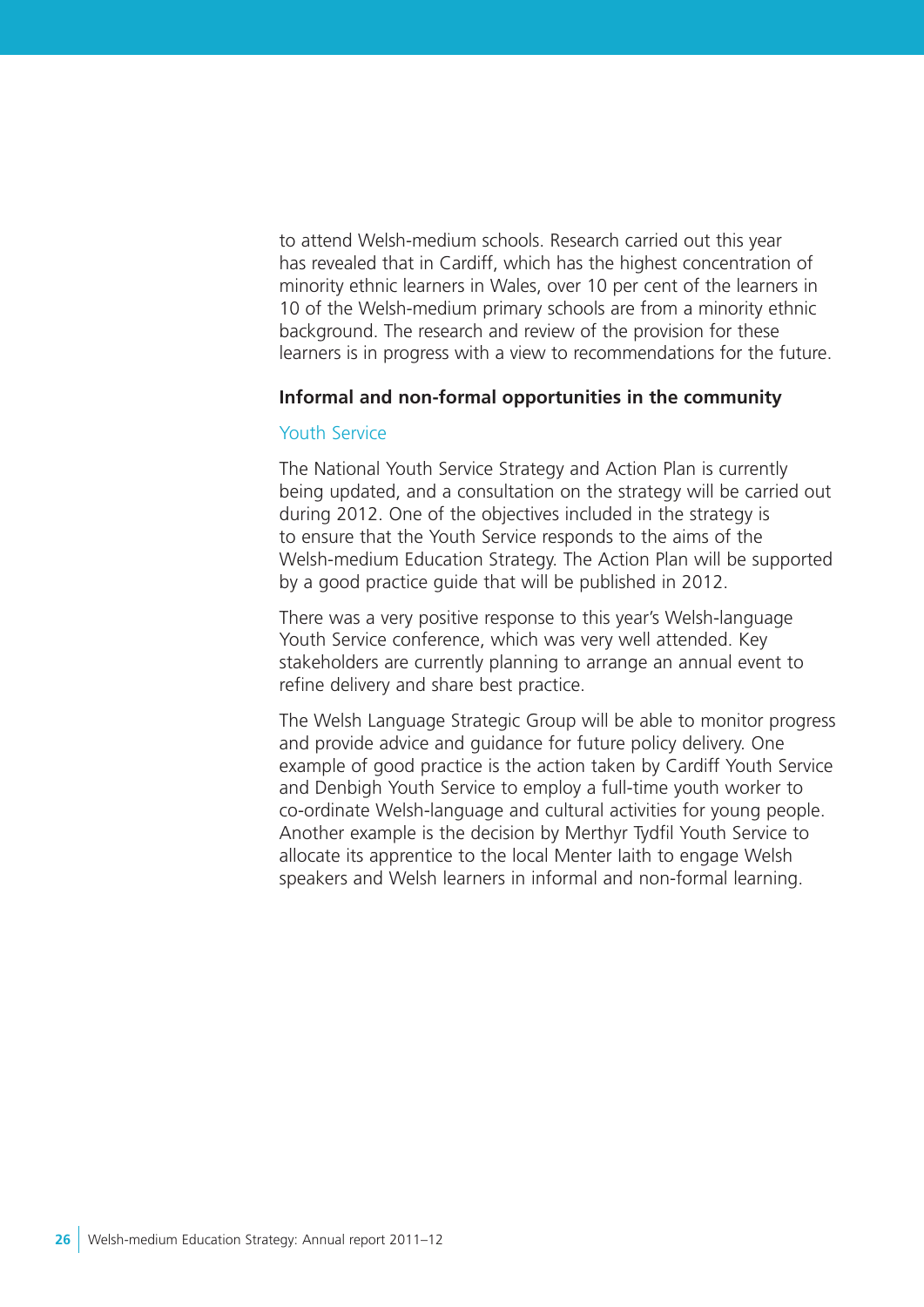# Welsh-medium Education Strategy targets, March 2012 report

# **Outcome 1**

More seven-year-old children being taught through the medium of Welsh.

| <b>Indicator</b>                                                        |      | <b>Targets</b> |
|-------------------------------------------------------------------------|------|----------------|
|                                                                         | 2015 | 2020           |
| The percentage of Year 2 learners assessed in<br>Welsh (first language) | 25%  | 30%            |

# **Outcome 1 Indicator**

|               | $2001$ $\parallel$ |        |        | 2002   2003   2004   2005   2006   2007   2008   2009 |       |       |       |             |       | $\parallel$ 2010 $\parallel$ | 2011   |
|---------------|--------------------|--------|--------|-------------------------------------------------------|-------|-------|-------|-------------|-------|------------------------------|--------|
| <b>Number</b> | 6.776              | 6.563  | 6.538  | 6.919                                                 | 6.621 | 6.599 | 6.428 | 6.524       | 6.365 | 6.560                        | 6.728  |
| <b>Cohort</b> | 35,731             | 34.853 | 34.446 | 35,612 33,750 33,000 31,611 31,116 30,329             |       |       |       |             |       | 30.061                       | 30.655 |
| $\%$          | 19.0%              | 18.8%  | 19.0%  | 19.4%                                                 | 19.6% | 20.0% |       | 20.3% 21.0% | 21.0% | 21.8%                        | 21.9%  |

Over the decade, the Year 2 cohort has decreased by 14 per cent (5,000 learners), while the number of Welsh-medium learners has remained largely unchanged (around 6,600), leading to a 3 per cent increase in percentage terms. Recent changes in provision at local authority level have yet to influence this data as the Year 2 learners of 2011 entered schools three to four years ago.

|                  | 2001(%) | $2011(\%)$ |
|------------------|---------|------------|
| Isle of Anglesey | 70.9    | 68.8       |
| Gwynedd          | 96.9    | 98.4       |
| Conwy            | 21.5    | 26.1       |
| Denbighshire     | 20.9    | 25.0       |
| Flintshire       | 6.0     | 5.7        |
| Wrexham          | 10.6    | 11.7       |
| Powys            | 14.5    | 16.8       |
| Ceredigion       | 76.0    | 73.1       |
| Pembrokeshire    | 16.8    | 21.2       |
| Carmarthenshire  | 51.5    | 55.6       |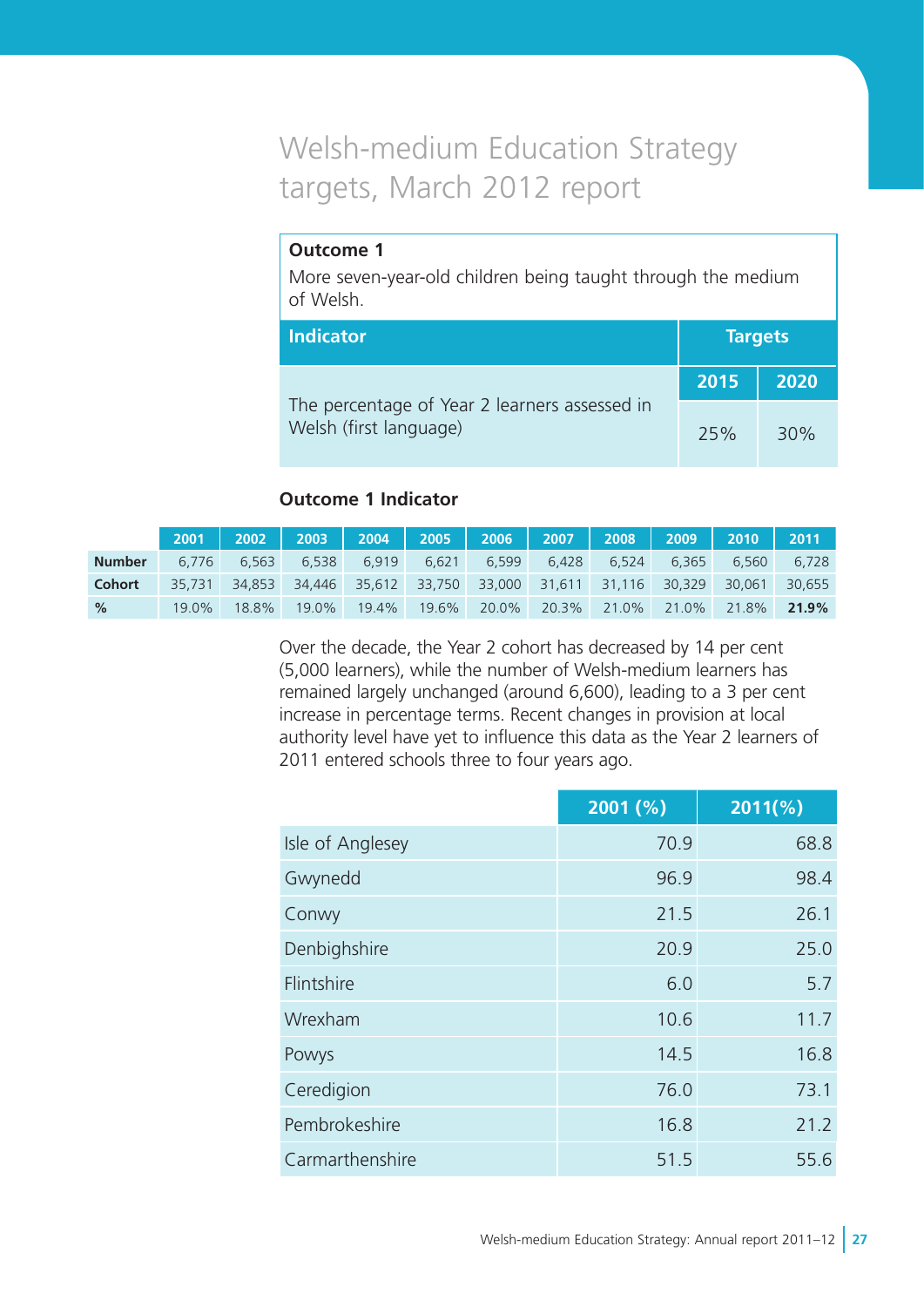|                      | 2001(%) | $2011(\%)$ |
|----------------------|---------|------------|
| Swansea              | 8.6     | 12.6       |
| Neath Port Talbot    | 17.4    | 15.3       |
| <b>Bridgend</b>      | 8.2     | 8.9        |
| Vale of Glamorgan    | 10.9    | 13.7       |
| Rhondda Cynon Taff   | 17.9    | 20.8       |
| Merthyr Tydfil       | 9.1     | 12.8       |
| Cardiff              | 9.8     | 15.9       |
| Caerphilly           | 10.7    | 17.3       |
| <b>Blaenau Gwent</b> | 4.2     | 4.7        |
| Torfaen              | 5.0     | 9.4        |
| Monmouthshire        | 1.5     | 4.4        |
| Newport              | 2.3     | 3.9        |

The figures clearly show the significant growth in Welsh-medium provision in the anglicised south-central and south-east areas. The north and south-west and mid-Wales regions, which include the more traditional Welsh-speaking areas, start from a higher base and show more modest increases. A significant feature of the decade has been the consistent annual growth in Welsh-medium provision in the two major cities, Cardiff and Swansea, catching up with the pioneering developments of earlier decades in the south Wales valleys. Over the decade, the percentage has increased in 18 of the 22 authorities, the exceptions being Flintshire, Ceredigion, Neath Port Talbot and Anglesey.

#### **Outcome 2**

More learners continuing to improve their language skills on transfer from primary to secondary school.

| <b>Indicator</b>                              |      | <b>Targets</b> |
|-----------------------------------------------|------|----------------|
| The percentage of Year 9 learners assessed in | 2015 | 2020           |
| Welsh (first language)                        | 19%  | 73%            |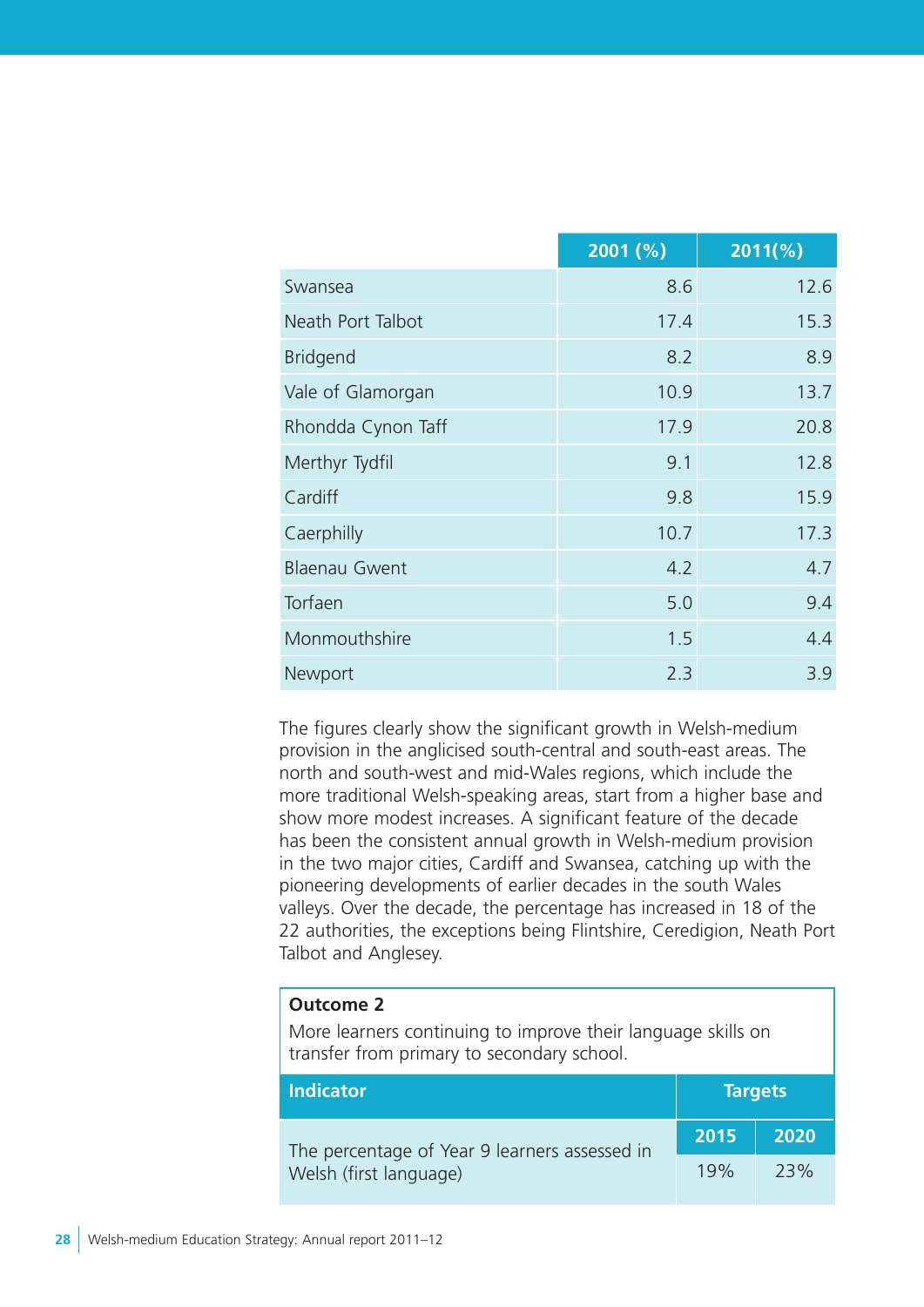#### **Outcome 2 Indicator**

| 2001   2002   2003   2004   2005   2006   2007   2008   2009   2010   2011 |  |  |  |  |  |
|----------------------------------------------------------------------------|--|--|--|--|--|
| 13.8% 13.8% 14.2% 14.4% 14.4% 15.7% 15.3% 16.0% 15.9% 16.0% <b>16.3%</b>   |  |  |  |  |  |

Progress in this indicator is largely dependent on improving the linguistic progression between primary and secondary schools. There is therefore a three-year time lag between changes to Year 6/7 arrangements having an impact on Year 9 data. The following table compares Year 6 and 9 Welsh (first language) learner numbers for the same cohorts of learners across Wales, with Year 9 of 2011 being the Year 6 of 2008.

|                   | 1999  | 2000  | 2001  | 2002  | 2003  | 2004  | 2005  | 2006  | 2007  | 2008  |
|-------------------|-------|-------|-------|-------|-------|-------|-------|-------|-------|-------|
| Year 6            | 6,892 | 6.740 | 6,720 | 6,815 | 6.961 | 6,622 | 6,858 | 6,808 | 6,812 | 7,152 |
|                   |       |       |       |       |       |       |       |       |       |       |
|                   | 2002  | 2003  | 2004  | 2005  | 2006  | 2007  | 2008  | 2009  | 2010  | 2011  |
| Year 9            | 5,389 | 5.414 | 5,575 | 5,544 | 5,999 | 5,627 | 5,800 | 5,594 | 5,550 | 5,862 |
|                   |       |       |       |       |       |       |       |       |       |       |
| Year 9/<br>Year 6 | 78.2% | 80.3% | 83.0% | 81.3% | 86.2% | 85.0% | 84.6% | 82.2% | 81.5% | 82.0% |

While recognising that changes made since 2008 will not have influenced these figures, it is clear that very little progress has been made over the decade in improving this progression rate. Around 18 per cent of the Year 6 first language cohort of 2008 have probably transferred to the Welsh second language programme by the time they reached Year 9 in 2011. The challenge that will have to be met in order to reach the 2015 target is to increase the Year 6–Year 9 progression rate to around 90 per cent. It will be a particular challenge in the two regional consortia where the current rate is below the national average. These are the two regions including the traditional Welsh-speaking areas – south-west and mid-Wales (Year 9/Year  $6 = 79.6\%$ ) and North Wales (Year 9/Year  $6 = 80.4\%$ ).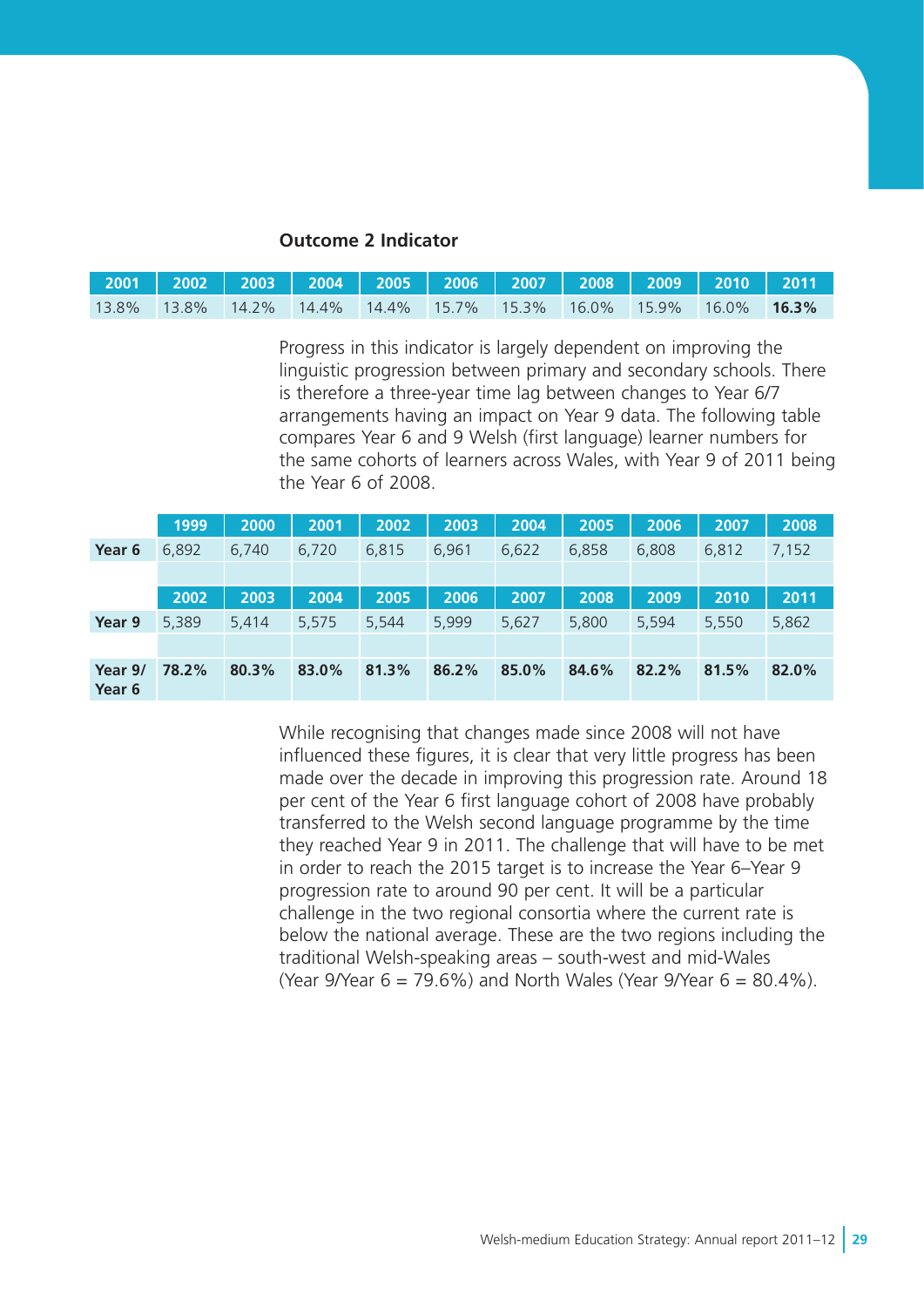# **Outcome 3**

More learners studying for qualifications through the medium of Welsh.

| <b>Indicators</b>                                                                                                                                                              | <b>Targets</b> |      |  |
|--------------------------------------------------------------------------------------------------------------------------------------------------------------------------------|----------------|------|--|
| <b>3a.</b> Percentage of learners entered for GCSE                                                                                                                             | 2015           | 2020 |  |
| Welsh First Language entered for at least two<br>further Level 1/2 qualifications through the<br>medium of Welsh*                                                              | 84%            | 88%  |  |
| <b>3b.</b> Percentage of learners entered for GCSE<br>Welsh First Language being entered for at least<br>five further Level 1/2 qualifications through the<br>medium of Welsh* | 62%            | 68%  |  |

\* Excluding Welsh First Language and Welsh Literature; Applied GCSEs and Double Science count 2; short courses count 1.

| <b>Indicator</b>                                  | 2009   2010   2011 |  |
|---------------------------------------------------|--------------------|--|
| <b>3a.</b> At least two Welsh-medium<br>subjects  | 80.9% 79.5% 81.0%  |  |
| <b>3b.</b> At least five Welsh-medium<br>subjects | 58.4% 59.7% 62.2%  |  |

It is pleasing to note that the 2015 target has already been met in the case of indicator 3b (five or more Welsh-medium subjects). This indicator was specifically created for the purpose of monitoring the strategy, hence the target was set without recourse to a series of past data. The challenge is now to aim for the 2020 figure.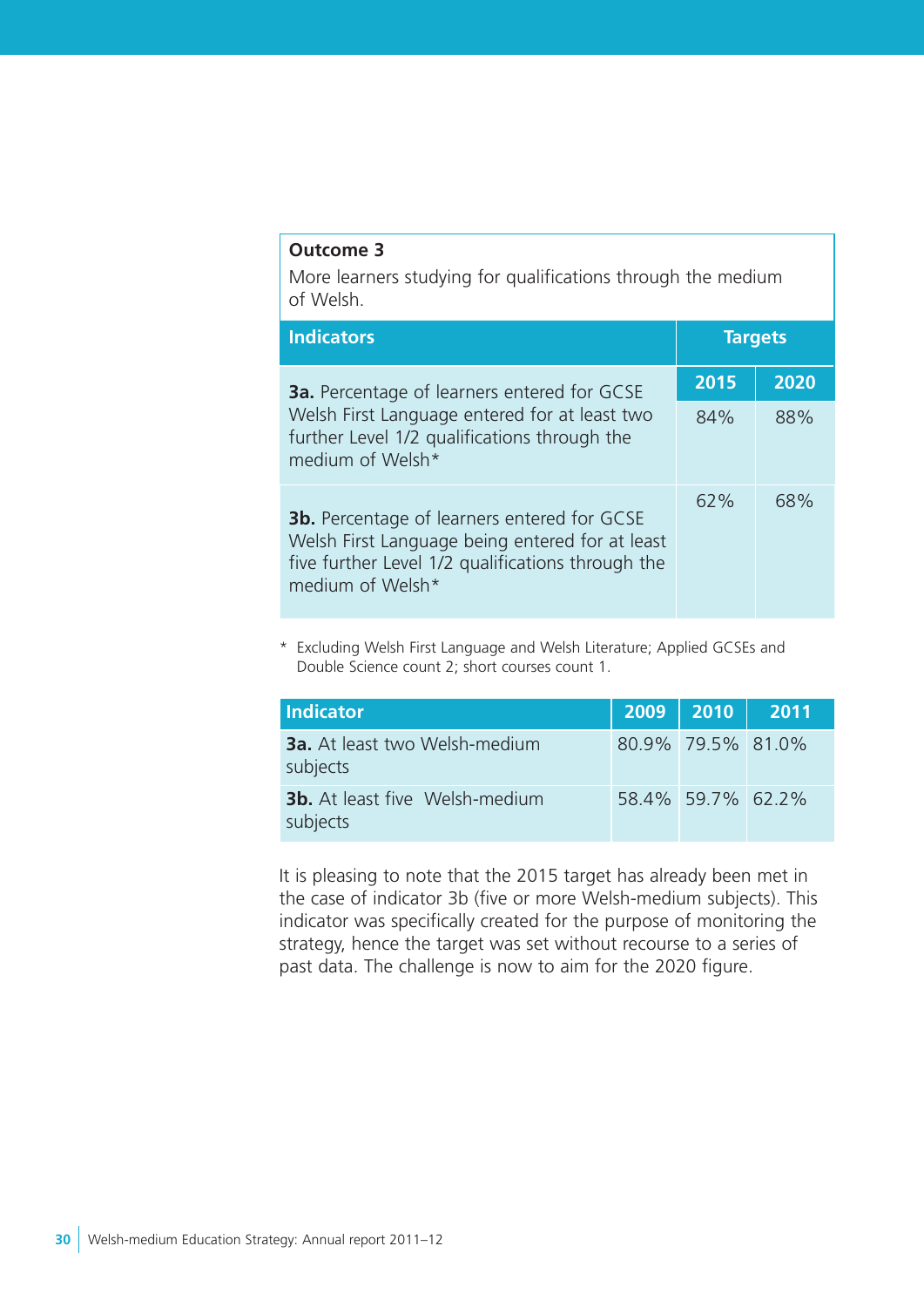### **Outcome 4**

More students aged 16–19 studying subjects through the medium of Welsh, in schools, colleges and work-based learning.

| <b>Indicators</b>                                                   | <b>Targets</b>    |                     |  |  |
|---------------------------------------------------------------------|-------------------|---------------------|--|--|
| <b>Student learning activities by</b><br>medium of delivery (LA26)* | 2015<br>$WM + B*$ | 2020<br>$WM + B$ ** |  |  |
| <b>Schools</b>                                                      | 18%               | 20%                 |  |  |
| Further education institutions                                      | 7%                | 10%                 |  |  |
| Work-based learning                                                 | 2.5%              | $4\%$               |  |  |

Excluding Welsh language learning

\*\* WM = Welsh-medium,  $B = B$ ilingual (at least 50% Welsh)

| <b>Student learning activities</b><br>by medium of delivery<br>(LA26) | 2007/08<br>$WW + B$ | 2008/09<br>$WM + B$ | 2009/10<br>$WM + B$ |
|-----------------------------------------------------------------------|---------------------|---------------------|---------------------|
| Schools                                                               | 15.4%               | 17.0%               | 17.1%               |
| Further education institutions                                        | 4.8%                | 6.1%                | $6.2\%$             |
| Work-based learning                                                   | 1.4%                | 1.8%                | 1.5%                |

This data informs the funding of 16–19 provision and measures 'learning activities' undertaken in Welsh or bilingually. The figures cannot therefore be directly compared with the individual learner data on which outcomes 1–3 are based. The trend in the data over time is generally positive, albeit from low levels in the case of college-based provision.